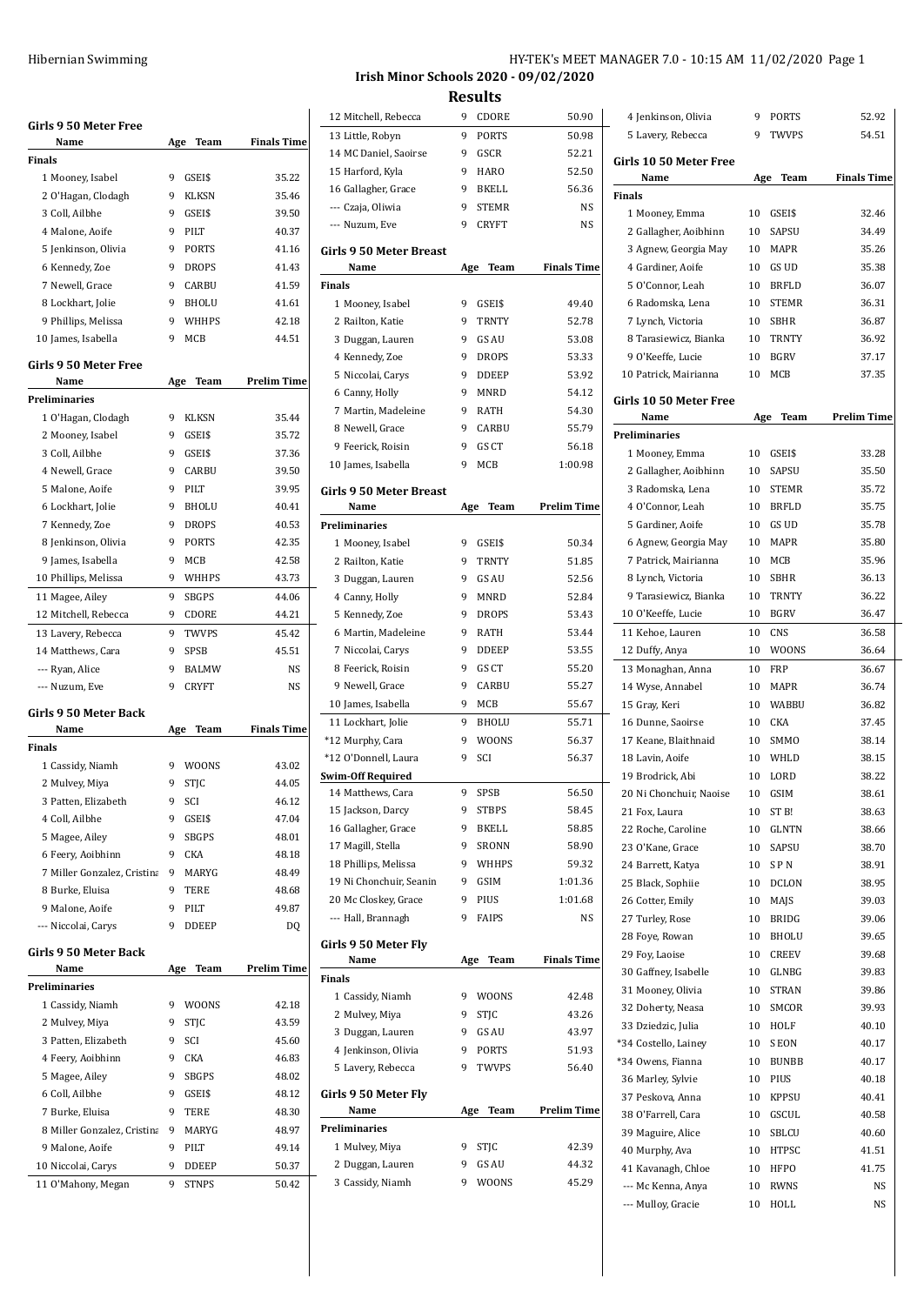| Girls 10 50 Meter Back    |     |                  |                    |
|---------------------------|-----|------------------|--------------------|
| Name                      | Age | Team             | Finals Time        |
| Finals<br>1 Higgins, Orna | 10  | ST JR            | 36.93              |
| 2 Ramsay, Eavan           | 10  | <b>RTDWN</b>     | 39.70              |
| 3 Aylward, Ilaria         | 10  | <b>DRUMK</b>     | 40.52              |
| 4 Lavin, Aoife            | 10  | WHLD             | 40.65              |
| 5 Wyse, Annabel           | 10  | MAPR             | 42.33              |
| 6 O'Donnell, Fia          | 10  | TUAI             | 42.57              |
| 7 Verling, Margaret       | 10  | GS HA            | 43.22              |
| 8 Connaughton, Sarah      | 10  | GSDA             | 43.24              |
| 9 Healy, Aislinn          | 10  | MARYG            | 43.28              |
| 10 O'Keeffe, Lucie        | 10  | <b>BGRV</b>      | 44.30              |
| Girls 10 50 Meter Back    |     |                  |                    |
| Name                      | Age | Team             | <b>Prelim Time</b> |
| Preliminaries             |     |                  |                    |
| 1 Higgins, Orna           | 10  | ST JR            | 37.46              |
| 2 Aylward, Ilaria         | 10  | <b>DRUMK</b>     | 40.42              |
| 3 Ramsay, Eavan           | 10  | <b>RTDWN</b>     | 40.45              |
| 4 Lavin, Aoife            | 10  | WHI.D            | 41.31              |
| 5 Verling, Margaret       | 10  | GS HA            | 41.46              |
| 6 Wyse, Annabel           | 10  | <b>MAPR</b>      | 41.96              |
| 7 O'Donnell, Fia          | 10  | TUAI             | 42.11              |
| 8 Connaughton, Sarah      | 10  | <b>GSDA</b>      | 42.78              |
| 9 O'Keeffe, Lucie         | 10  | <b>BGRV</b>      | 43.57              |
| 10 Healy, Aislinn         | 10  | MARYG            | 43.60              |
| 11 Roche, Caroline        | 10  | GLNTN            | 43.63              |
| 12 Boal, Niamh            | 10  | ST CO            | 43.66              |
| 13 Mooney, Olivia         | 10  | <b>STRAN</b>     | 44.00              |
| 14 Brodrick, Abi          | 10  | LORD             | 44.07              |
| 15 Horodetska, Solomiya   | 10  | <b>TNS</b>       | 44.12              |
| 16 Sheehan Maguire, Ruby  | 10  | <b>BLTPL</b>     | 44.89              |
| 17 Nic an Ghaill, Sadhbh  | 10  | GSOI             | 45.20              |
| 18 Torpey, Lauren         | 10  | <b>KPLR</b>      | 45.25              |
| 19 Dunne, Saoirse         | 10  | CKA              | 45.53              |
| 20 Kiely, Marianne        | 10  | SC <sub>IO</sub> | 45.65              |
| 21 Lynch, Victoria        | 10  | <b>SBHR</b>      | 45.74              |
| 22 O'Farrell, Cara        | 10  | GSCUL            | 45.79              |
| 23 Kavanagh, Chloe        | 10  | HFPO             | 45.82              |
| 24 Waters, Aoibhin        | 10  | <b>DUNMO</b>     | 45.85              |
| 25 Mullen, Maebh          | 10  | SDRE             | 46.02              |
| 26 Duffy, Anya            | 10  | <b>WOONS</b>     | 46.19              |
| 27 Gannon, Dearbhla       | 10  | <b>NTOWN</b>     | 46.50              |
| 28 Owens, Fianna          | 10  | <b>BUNBB</b>     | 46.55              |
| 29 Black, Sophiie         | 10  | DCLON            | 46.56              |
| 30 Park, Cecily           | 10  | <b>STRAT</b>     | 46.57              |
| 31 Coyle, Erin            | 10  | GS EI            | 46.65              |
| 32 Masterson, Sinead      | 10  | MEL              | 46.67              |
| 33 Campbell, Flora        | 10  | MCB              | 46.69              |
| 34 Maher, Freya           | 10  | RATH\$           | 46.81              |
| 35 Foy, Laoise            | 10  | CREEV            | 46.98              |
| 36 Costello, Lainey       | 10  | S EON            | 47.40              |
| 37 Marley, Sylvie         | 10  | PIUS             | 47.60              |
| 38 Hannon, Amelie F       | 10  | CUALA            | 47.81              |
| 39 O'Kane, Grace          | 10  | SAPSU            | 47.87              |
| 40 Carroll, Emma          | 10  | CARPS            | 47.93              |
| 41 Robb, Amelie           | 10  | RATH!            | 48.03              |
| 42 Butler, Anna           | 10  | <b>BREA</b>      | 48.31              |
| 43 Holland, Ellen         | 10  | SCI              | 48.52              |
| 44 Cash, Evie             | 10  | FRP              | 48.69              |
| 45 King, Sadhbh           | 10  | PIUS             | 48.71              |
|                           |     |                  |                    |

### HY-TEK's MEET MANAGER 7.0 - 10:15 AM 11/02/2020 Page 2 **Irish Minor Schools 2020 - 09/02/2020**

**Results**

| 46 Mc Parland, Abbie               | 10       | CBSAR            | 49.04              |
|------------------------------------|----------|------------------|--------------------|
| 47 Mc Neill, Gracie                | 10       | <b>BOCPS</b>     | 49.29              |
| 48 Allen, Katie                    | 10       | <b>STRAT</b>     | 49.49              |
| 49 Gaffney, Isabelle               | 10       | GLNBG            | 49.95              |
| 50 Dunne, Emily                    | 10       | CARBU            | 50.24              |
| 51 Bentley, Laura                  | 10       | GSIM             | 52.70              |
| 52 Comerford, Caitlinn             | 10       | PIUS             | 53.33              |
| --- Doherty, Neasa                 | 10       | SMCOR            | DQ                 |
| --- Guckian, Caragh                | 10       | <b>STJC</b>      | NS                 |
| --- Connolly, Neysa                | 10       | SCF              | NS                 |
| --- Breen, Ebony                   | 10       | <b>SFRPU</b>     | NS                 |
|                                    |          |                  |                    |
| <b>Girls 10 50 Meter Breast</b>    |          |                  |                    |
| Name                               | Age      | Team             | <b>Finals Time</b> |
| Finals                             |          |                  |                    |
| 1 Mooney, Emma                     | 10       | GSEI\$           | 43.64              |
| 2 Ramsay, Eavan                    | 10       | <b>RTDWN</b>     | 44.29              |
| 3 Mc Keown, Amelie                 | 10       | <b>STNPS</b>     | 46.26              |
| 4 Boal, Niamh                      | 10       | ST CO            | 47.07              |
| 5 Agnew, Georgia May               | 10       | MAPR             | 47.37              |
| 6 Stone, Amelia                    | 10       | <b>SCPSL</b>     | 47.66              |
|                                    | 10       | ST LX            | 48.18              |
| 7 Malley, Rene                     |          |                  |                    |
| 8 Eyre, Grace                      | 10       | <b>SPREP</b>     | 48.71              |
| 9 Sheehan Maguire, Ruby 10         |          | <b>BLTPL</b>     | 49.95              |
| 10 Patrick, Mairianna              | 10       | MCB              | 51.22              |
| <b>Girls 10 50 Meter Breast</b>    |          |                  |                    |
| Name                               | Age      | Team             | <b>Prelim Time</b> |
| <b>Preliminaries</b>               |          |                  |                    |
| 1 Mooney, Emma                     | 10       | GSEI\$           | 44.22              |
| 2 Ramsay, Eavan                    | 10       | <b>RTDWN</b>     | 44.72              |
| 3 Mc Keown, Amelie                 | 10       | <b>STNPS</b>     | 46.61              |
|                                    |          | <b>SCPSL</b>     |                    |
| 4 Stone, Amelia                    | 10       |                  | 47.54              |
| 5 Agnew, Georgia May               | 10       | MAPR             | 47.88              |
| 6 Boal, Niamh                      | 10       | ST <sub>CO</sub> | 47.91              |
| 7 Malley, Rene                     | 10       | ST LX            | 48.66              |
| 8 Sheehan Maguire, Ruby 10         |          | <b>BLTPL</b>     | 48.69              |
| 9 Eyre, Grace                      | 10       | <b>SPREP</b>     | 49.36              |
| 10 Patrick, Mairianna              | 10       | MCB              | 49.49              |
| 11 Horodetska, Solomiya            | 10       | <b>TNS</b>       | 49.66              |
| 12 O'Connor, Leah                  | 10       | <b>BRFLD</b>     | 49.77              |
| 13 Tarasiewicz, Bianka             | 10       | <b>TRNTY</b>     | 49.88              |
| 14 Kehoe, Lauren                   | 10       | CNS              | 50.37              |
| 15 Hannon, Amelie F                | 10       | CUALA            | 50.40              |
| 16 Farrell, Sophie                 | 10       | SCI              | 50.49              |
| 17 Monaghan, Anna                  | 10       | <b>FRP</b>       | 50.62              |
| 18 Dziedzic, Julia                 | 10       | HOLF             | 50.67              |
|                                    |          |                  | 51.04              |
| 19 Connaughton, Sarah              |          |                  |                    |
| 20 Quinn, Emily                    | 10       | <b>GSDA</b>      |                    |
| 21 Gray, Keri                      | 10       | KLRN             | 51.05              |
| 22 Turley, Rose                    | 10       | WABBU            | 51.40              |
|                                    | 10       | <b>BRIDG</b>     | 51.63              |
| 23 SO, Kirstin                     | 10       | <b>TCLA</b>      | 51.79              |
| 24 Taylor, Alita                   | 10       | <b>STNPS</b>     | 53.30              |
| 25 Duignan, Alicia                 | 10       | STJC             | 53.35              |
| 26 Whelan, Sarah                   | 10       | SC MA            | 53.51              |
| 27 O'Conaola, Isabelle             | 10       | KLCY             | 53.73              |
| 28 Maguire, Alice                  | 10       | SBLCU            | 54.61              |
| 29 Mc Parland, Abbie               | 10       | CBSAR            | 54.66              |
| 30 Griffiths-Maher, Helena         | 10       | CARBU            | 54.77              |
|                                    | 10       | SMMO             |                    |
| 31 Keane, Blaithnaid               |          |                  | 55.18              |
| 32 Ni Chonchuir, Naoise            | 10       | GSIM             | 55.28              |
| 33 Robb, Amelie<br>34 Pittam, Lucy | 10<br>10 | RATH!<br>CAMPS   | 55.46<br>55.51     |

| Name<br><b>Preliminaries</b><br>1 Higgins, Orna<br>2 Healy, Aislinn<br>3 Malley, Rene<br>4 Kiely, Marianne<br>5 Verling, Margaret<br>6 Campbell, Flora<br>7 Gallagher, Aoibhinn | Age<br>10<br>10<br>10<br>10<br>10<br>10<br>10 | Team<br>ST JR<br>MARYG<br><b>STLX</b><br>SC <sub>IO</sub><br>GS HA<br>MCB<br>SAPSU | Prelim Time<br>36.85<br>40.44<br>40.75<br>41.61<br>41.64<br>41.77<br>41.95 |
|---------------------------------------------------------------------------------------------------------------------------------------------------------------------------------|-----------------------------------------------|------------------------------------------------------------------------------------|----------------------------------------------------------------------------|
|                                                                                                                                                                                 |                                               |                                                                                    |                                                                            |
|                                                                                                                                                                                 |                                               |                                                                                    |                                                                            |
|                                                                                                                                                                                 |                                               |                                                                                    |                                                                            |
|                                                                                                                                                                                 |                                               |                                                                                    |                                                                            |
|                                                                                                                                                                                 |                                               |                                                                                    |                                                                            |
|                                                                                                                                                                                 |                                               |                                                                                    |                                                                            |
|                                                                                                                                                                                 |                                               |                                                                                    |                                                                            |
|                                                                                                                                                                                 |                                               |                                                                                    |                                                                            |
|                                                                                                                                                                                 |                                               |                                                                                    |                                                                            |
|                                                                                                                                                                                 |                                               |                                                                                    |                                                                            |
| Girls 10 50 Meter Fly                                                                                                                                                           |                                               |                                                                                    |                                                                            |
| 10 O'Donnell, Fia                                                                                                                                                               | 10                                            | TUAI                                                                               | 45.94                                                                      |
|                                                                                                                                                                                 |                                               |                                                                                    |                                                                            |
| 9 Radomska, Lena                                                                                                                                                                | 10                                            | <b>STEMR</b>                                                                       | 42.15                                                                      |
| 8 Malley, Rene                                                                                                                                                                  | 10                                            | <b>STLX</b>                                                                        | 41.66                                                                      |
| 7 Campbell, Flora                                                                                                                                                               | 10                                            | MCB                                                                                | 41.46                                                                      |
| 6 Gallagher, Aoibhinn                                                                                                                                                           | 10                                            | SAPSU                                                                              | 41.31                                                                      |
| 5 Kiely, Marianne                                                                                                                                                               | 10                                            | SC <sub>IO</sub>                                                                   | 41.21                                                                      |
|                                                                                                                                                                                 |                                               |                                                                                    |                                                                            |
| 4 Mc Keown, Amelie                                                                                                                                                              | 10                                            | <b>STNPS</b>                                                                       | 41.17                                                                      |
| 3 Verling, Margaret                                                                                                                                                             | 10                                            | GS <sub>HA</sub>                                                                   | 40.80                                                                      |
| 2 Healy, Aislinn                                                                                                                                                                | 10                                            | MARYG                                                                              | 39.73                                                                      |
| 1 Higgins, Orna                                                                                                                                                                 | 10                                            | ST JR                                                                              | 36.92                                                                      |
| <b>Finals</b>                                                                                                                                                                   |                                               |                                                                                    |                                                                            |
| Name                                                                                                                                                                            | Age                                           | Team                                                                               | <b>Finals Time</b>                                                         |
| Girls 10 50 Meter Fly                                                                                                                                                           |                                               |                                                                                    |                                                                            |
|                                                                                                                                                                                 |                                               |                                                                                    |                                                                            |
| --- Breen, Ebony                                                                                                                                                                | 10                                            | <b>SFRPU</b>                                                                       | <b>NS</b>                                                                  |
| --- Sullivan, Ksusha                                                                                                                                                            | 10                                            | <b>BLTPL</b>                                                                       | NS                                                                         |
| --- Temple, Sophie                                                                                                                                                              | 10                                            | SCOFI                                                                              | NS                                                                         |
| --- Mc Neill, Gracie                                                                                                                                                            | 10                                            | <b>BOCPS</b>                                                                       | DQ                                                                         |
| 48 Park, Cecily                                                                                                                                                                 | 10                                            | <b>STRAT</b>                                                                       | 1:01.30                                                                    |
| 47 Manning, Clhloe                                                                                                                                                              | 10                                            | NFL                                                                                | 58.61                                                                      |
| 46 Ryan, Anna                                                                                                                                                                   | 10                                            | <b>GS AU</b>                                                                       | 58.10                                                                      |
| 45 Rozhkova, Maria                                                                                                                                                              | 10                                            | MEEL                                                                               | 57.91                                                                      |
|                                                                                                                                                                                 |                                               |                                                                                    |                                                                            |
| *43 Mallon, Nyla                                                                                                                                                                | 10                                            | <b>STRAT</b>                                                                       | 57.59                                                                      |
| *43 Comerford, Caitlinn                                                                                                                                                         | 10                                            | PIUS                                                                               | 57.59                                                                      |
| 42 Bentley, Laura                                                                                                                                                               | 10                                            | GSIM                                                                               | 57.23                                                                      |
| 41 Tyler, Anna                                                                                                                                                                  | 10                                            | <b>SMMO</b>                                                                        | 57.01                                                                      |
| 40 Mc Crea, Alexa                                                                                                                                                               | 10                                            | MMORE                                                                              | 56.88                                                                      |
| 39 Cain, Elizabeth                                                                                                                                                              | 10                                            | <b>STLO</b>                                                                        | 56.81                                                                      |
| 38 Gardner, Fianna                                                                                                                                                              | 10                                            | <b>BCIPS</b>                                                                       | 56.31                                                                      |
| 37 Crawford, Tara                                                                                                                                                               | 10                                            | <b>EDENB</b>                                                                       | 55.94                                                                      |
| 36 Masterson, Sinead                                                                                                                                                            | 10                                            | MEL                                                                                | 55.75                                                                      |
|                                                                                                                                                                                 |                                               | STRAT                                                                              | 55.68                                                                      |
| 35 Allen, Katie                                                                                                                                                                 | 10                                            |                                                                                    |                                                                            |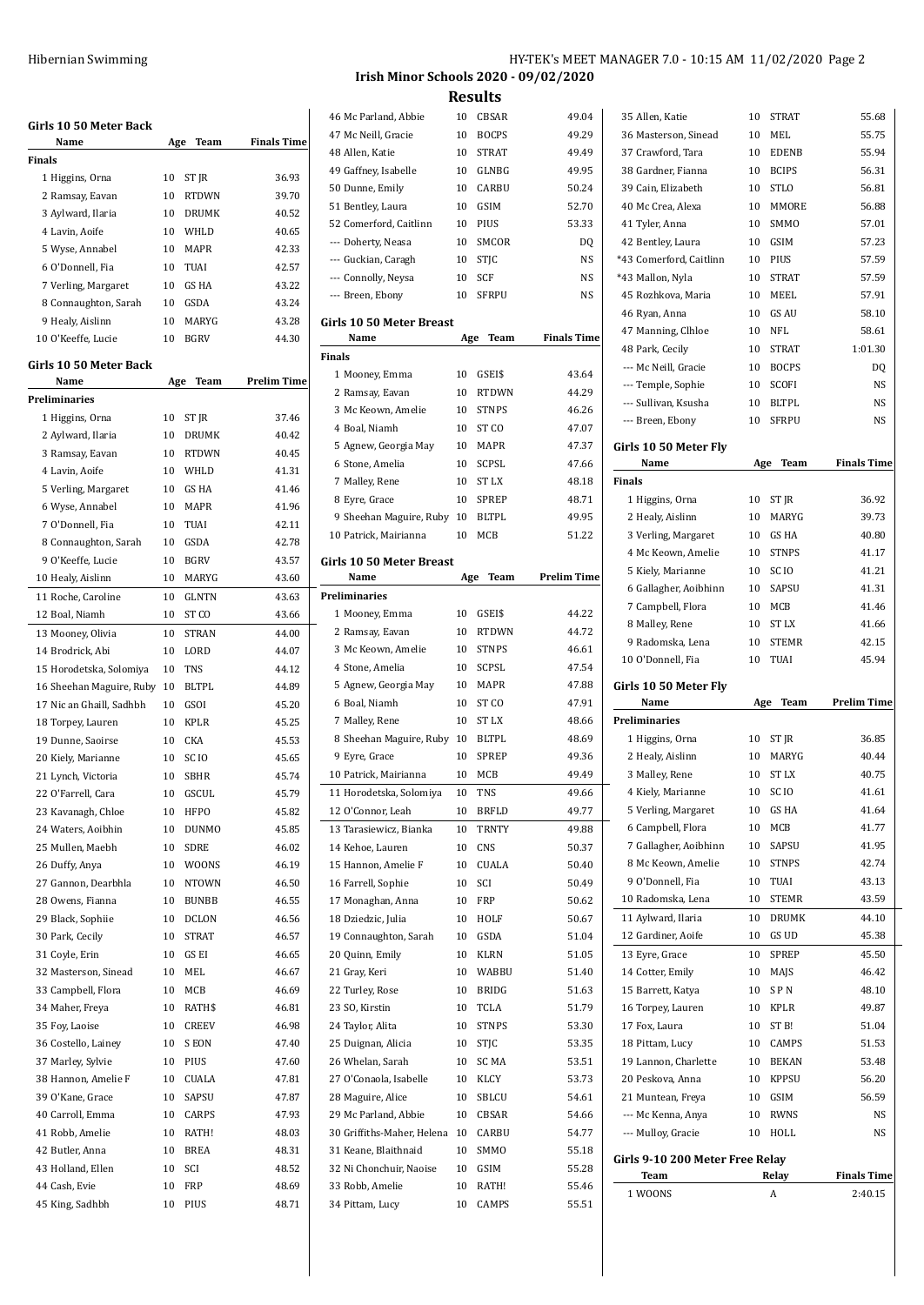|                                              | HY-TEK's MEET MANAGER 7.0 - 10:15 AM 11/02/2020 Page 3 |  |  |
|----------------------------------------------|--------------------------------------------------------|--|--|
| <b>Irish Minor Schools 2020 - 09/02/2020</b> |                                                        |  |  |

| (Girls 9-10 200 Meter Free Relay)                        |     |              |                    |
|----------------------------------------------------------|-----|--------------|--------------------|
| 2 SCI                                                    |     | A            | 2:45.56            |
| 3 MAPR                                                   |     | A            | 2:46.08            |
| 4 GSEI\$                                                 |     | A            | 2:49.61            |
| 5 MCB                                                    |     | A            | 2:50.32            |
| 6 S EON                                                  |     | A            | 2:50.96            |
| 7 CARBU                                                  |     | A            | 2:52.52            |
| 8 PIUS                                                   |     | A            | 2:53.26            |
| 9 MAJS                                                   |     | A            | 2:57.91            |
| <b>10 FRP</b>                                            |     | A            | 3:02.50            |
| 11 STRAT                                                 |     | A<br>A       | 3:06.31            |
| 12 GSIM<br>13 SBHR                                       |     |              | 3:18.27            |
| 14 HOLL                                                  |     | A<br>A       | 3:25.64            |
|                                                          |     |              | 3:34.56            |
| Girls 9-10 200 Meter Medley Relay                        |     |              |                    |
| Team                                                     |     | Relay        | <b>Finals Time</b> |
| 1 GSEI\$                                                 |     | A            | 3:04.50            |
| 2 MAPR                                                   |     | A            | 3:10.74            |
| 3 CARBU                                                  |     | A            | 3:14.93            |
| <b>4 STNPS</b>                                           |     | A            | 3:21.45            |
| 5 WOONS                                                  |     | A            | 3:24.12            |
| 6 SCI                                                    |     | A            | 3:28.15            |
| 7 GSIM                                                   |     | A            | 3:28.96            |
| 8 STRAT                                                  |     | A            | 3:31.17            |
| --- HOLL                                                 |     | A            | DQ                 |
| --- FRP                                                  |     | A            | DQ                 |
| --- MAJS                                                 |     | A            | DQ                 |
| --- MCB                                                  |     | A            | DQ                 |
| --- SBHR                                                 |     | A            | NS                 |
|                                                          |     |              |                    |
| Girls 11 50 Meter Free                                   |     |              |                    |
| Name                                                     | Age | Team         | <b>Finals Time</b> |
| Finals                                                   |     |              |                    |
| 1 Higgins, Nicole                                        |     | 11 BALPS     | 30.65              |
| 2 Coll, Maebh                                            |     | 11 GSEI\$    | 32.01              |
| 3 Allende, Abril                                         |     | 11 STCN      | 32.18              |
| 4 Mooney, Isabelle                                       |     | 11 GSMA      | 32.37              |
| 5 Reddan, Ashlee                                         |     | 11 SPL       | 32.85              |
| 6 Grasza. Zofia                                          |     | 11 STCL      | 32.87              |
| 7 O'Neill, Amy                                           | 11  | <b>STLO</b>  | 33.02              |
| 8 Henson, Amelie                                         | 11  | TCLA         | 33.54              |
| 9 O'Neill, Sofia                                         | 11  | <b>STRA</b>  | 33.72              |
| 10 Keane, Sarah                                          | 11  | <b>STHE</b>  | 34.05              |
|                                                          |     |              |                    |
| Girls 11 50 Meter Free<br>Name                           |     | Team         | <b>Prelim Time</b> |
| <b>Preliminaries</b>                                     | Age |              |                    |
|                                                          | 11  | <b>BALPS</b> | 31.05              |
| 1 Higgins, Nicole<br>2 Coll, Maebh                       | 11  | GSEI\$       | 32.23              |
|                                                          | 11  | <b>STCN</b>  | 32.37              |
| 3 Allende, Abril<br>4 Grasza, Zofia                      | 11  | STCL         | 32.96              |
|                                                          | 11  | SPL          | 32.97              |
| 5 Reddan, Ashlee<br>6 O'Neill, Amy                       | 11  | <b>STLO</b>  | 33.05              |
| 7 Mooney, Isabelle                                       | 11  | GSMA         | 33.40              |
| 8 Henson, Amelie                                         | 11  | TCLA         | 33.46              |
| 9 Keane, Sarah                                           | 11  | <b>STHE</b>  | 33.71              |
| 10 O'Neill, Sofia                                        | 11  | <b>STRA</b>  | 33.78              |
|                                                          | 11  | <b>BRFLD</b> | 33.99              |
| *11 Murphy, Ingrid<br>*11 Dempsey, Alisia Nicole         | 11  | PIPSU        | 33.99              |
|                                                          |     |              |                    |
| <b>Swim-Off Required</b><br>13 Hennessy Murphy, Molly 11 |     | CUSH         | 34.24              |
| 14 Jukic, Jolie                                          | 11  | <b>STRA</b>  | 34.30              |

| 15 Glennon, Grace                       | 11       | CORA                  | 34.36              |
|-----------------------------------------|----------|-----------------------|--------------------|
| 16 Walsh, Aoife                         | 11       | LHNCH                 | 34.76              |
| 17 Walshe, Caoimhe                      | 11       | <b>BREA</b>           | 35.00              |
| 18 Simpson, Phoebe                      | 11       | WHHPS                 | 35.01              |
| 19 Allen, Claire                        | 11       | VCB                   | 35.10              |
| 20 Sudol, Martya                        | 11       | STJC                  | 35.47              |
| 21 Ramke, Lily                          | 11       | <b>SCSA</b>           | 35.62              |
| 22 Molloy, Keeva                        | 11       | <b>SFRPU</b>          | 35.79              |
| 23 Mallett, Aofie                       | 11       | <b>SMNEW</b>          | 35.82              |
| 24 Mc Clean, Xyleena                    | 11       | <b>KILKP</b>          | 36.05              |
| 25 Brett, Lauren                        | 11       | GS MC                 | 36.19              |
| 26 Hopkins, Zara                        | 11       | MOIPU                 | 36.26              |
| 27 Faul, Orlagh                         | 11       | <b>GLENS</b>          | 36.61              |
| *28 Bugler, Emma                        | 11       | SC CN                 | 36.66              |
| *28 O'Donohue, Orla                     | 11       | CLKA                  | 36.66              |
| 30 Hance, Helen                         | 11       | MARYG                 | 36.69              |
| 31 Carley, Yvette                       | 11       | <b>CNS</b>            | 36.72              |
| 32 Redmond, Niamh                       | 11       | <b>SFENS</b>          | 36.85              |
| 33 Mc Bride, Jorja                      | 11       | <b>HLYPS</b>          | 36.90              |
| 34 Mc Neill, Grace                      | 11       | <b>HTPSC</b>          | 37.16              |
| 35 Spooner, Alexis                      | 11       | S MHB                 | 37.33              |
| 36 Maguire, Leah                        | 11       | <b>STMO</b>           | 37.87              |
| 37 Murray, Olivia                       | 11       | LISPS                 | 37.97              |
| 38 Henderson, Ruby                      | 11       | <b>KPSU</b>           | 39.55              |
| --- Harris, Holly                       | 11       | <b>BNTR</b>           | NS                 |
| --- Forsythe, Caitlin                   | 11       | <b>MMORE</b>          | NS                 |
| --- Mc Dade, Kate                       | 11       | ST MM                 | NS                 |
| --- Minford, Vanessa                    | 11       | <b>STRAT</b>          | NS                 |
| Girls 11 50 Meter Back                  |          |                       |                    |
| Name                                    | Age      | Team                  | <b>Finals Time</b> |
|                                         |          |                       |                    |
| <b>Finals</b>                           |          |                       |                    |
| 1 Dawnay, Chloe                         | 11       | <b>STLO</b>           | 34.48              |
| 2 Kennedy, Tara                         | 11       | <b>DROPS</b>          | 35.86              |
| 3 Reddan, Ashlee                        | 11       | SPL                   | 37.30              |
| 4 Hennessy Murphy, Molly 11             |          | <b>CUSH</b>           | 38.23              |
| 5 Mc Donnell, Sophie                    | 11       | STHE                  | 39.72              |
| 6 Ross, Raonaid                         | 11       | <b>BLYDF</b>          | 40.29              |
| 7 Behme, Anna                           | 11       | <b>SKNSU</b>          | 40.47              |
| 8 Mooney, Ciara                         | 11       | <b>BDERR</b>          | 41.30              |
|                                         | 11       | <b>SMPSB</b>          | 41.48              |
| 9 Richmond, Eva<br>--- Ramsey, Naoise   | 11       | MT PL                 | DQ                 |
|                                         |          |                       |                    |
| Girls 11 50 Meter Back                  |          |                       |                    |
| Name                                    | Age      | Team                  | <b>Prelim Time</b> |
| <b>Preliminaries</b>                    |          |                       |                    |
| 1 Dawnay, Chloe                         | 11       | <b>STLO</b>           | 35.01              |
| 2 Kennedy, Tara                         | 11       | <b>DROPS</b>          | 36.60              |
| 3 Reddan, Ashlee                        | 11       | SPL                   | 37.34              |
| 4 Hennessy Murphy, Molly 11             |          | CUSH                  | 38.90              |
| 5 Ramsey, Naoise                        | 11       | MT PL                 | 39.62              |
| 6 Behme, Anna                           | 11       | SKNSU                 | 39.88              |
| 7 Ross, Raonaid                         | 11       | <b>BLYDF</b>          | 40.51              |
| 8 Mooney, Ciara                         | 11       | <b>BDERR</b>          | 40.60              |
| 9 Mc Donnell, Sophie                    | 11       | <b>STHE</b>           | 40.63              |
| 10 Richmond, Eva                        | 11       | SMPSB                 | 40.71              |
| 11 Geraghty, Chloe                      | 11       | SAPSC                 | 40.82              |
| 12 Faul, Orlagh                         | 11       | <b>GLENS</b>          | 40.92              |
| 13 Young, Chloe                         | 11       | VCB                   | 41.04              |
| 14 Ilsley, Erin                         | 11       | <b>PORTS</b>          | 41.19              |
| 15 Delaney, Faith                       | 11       | MEL                   | 41.37              |
| 16 Murphy, Ingrid<br>17 Spooner, Alexis | 11<br>11 | <b>BRFLD</b><br>S MHB | 41.46<br>41.96     |

| 18 Todd, Eimear                         | 11       | PPSPU         | 42.14              |
|-----------------------------------------|----------|---------------|--------------------|
| 19 Murray, Olivia                       | 11       | LISPS         | 42.47              |
| *20 Duff. Hannah-Rose                   | 11       | PIUS          | 42.65              |
| *20 Jacobs, Leah                        | 11       | PIPSU         | 42.65              |
| 22 Lyons, Alicia                        | 11       | GS EG         | 42.68              |
| *23 Mc Kenna, Aoife                     | 11       | GS UL         | 42.91              |
| *23 Mc Guire, Lianda                    | 11       | <b>DOORA</b>  | 42.91              |
| 25 Hance, Helen                         | 11       | MARYG         | 43.12              |
| 26 O'Driscoll, Sophie                   | 11       | <b>SBHR</b>   | 43.24              |
| 27 Burke, Meadbh                        |          | 11 GSUD       | 43.41              |
| 28 Horkan, Holly                        | 11       | <b>BRKLN</b>  | 43.59              |
| 29 James, Hannah                        | 11       | <b>TWVPS</b>  | 43.89              |
| 30 Mc Cann, Arabelle                    | 11       | RWNS          | 45.77              |
| Girls 11 50 Meter Breast                |          |               |                    |
| Name                                    | Age      | Team          | <b>Finals Time</b> |
| <b>Finals</b>                           |          |               |                    |
| 1 Ramsay, Aisling                       | 11       | <b>RTDWN</b>  | 39.55              |
| 2 Allende, Abril                        | 11       | <b>STCN</b>   | 39.77              |
| 3 Connery, Niamh                        | 11       | <b>STITA</b>  | 39.90              |
| 4 Jones, Lily                           | 11       | PORTS         | 41.66              |
| 5 Dunne, Lexi                           | 11       | ST LD         | 43.31              |
| 6 Ni Riain, Sorcha                      |          | 11 GSAR       | 43.91              |
| 7 Dunlop, Ellie                         | 11       | BMALP         | 43.96              |
| 8 Grasza, Zofia                         | 11       | STCL          | 44.61              |
| 9 Ward, Sophie                          | 11       | GSNAC         | 45.35              |
|                                         | 11       | TCLA          | 46.03              |
| 10 Henson, Amelie                       |          |               |                    |
| Girls 11 50 Meter Breast                |          |               |                    |
| Name                                    | Age      | Team          | <b>Prelim Time</b> |
| Preliminaries                           |          |               |                    |
| 1 Allende, Abril                        | 11       | <b>STCN</b>   | 39.20              |
|                                         |          |               |                    |
| 2 Ramsay, Aisling                       | 11       | <b>RTDWN</b>  | 39.68              |
| 3 Connery, Niamh                        | 11       | <b>STJTA</b>  | 40.67              |
| 4 Jones, Lily                           | 11       | <b>PORTS</b>  | 41.53              |
| 5 Dunne, Lexi                           | 11       | ST LD         | 43.64              |
| 6 Ni Riain, Sorcha                      |          | 11 GSAR       | 44.25              |
| 7 Grasza, Zofia                         | 11       | <b>STCL</b>   | 44.40              |
| 8 Dunlop, Ellie                         | 11       | <b>BMALP</b>  | 45.03              |
| 9 Henson, Amelie                        | 11       | <b>TCLA</b>   | 45.06              |
| 10 Ward, Sophie                         | 11       | GSNAC         | 45.08              |
| 11 Behme, Anna                          | 11       | SKNSU         | 45.10              |
| 12 Smith, Zoe                           | 11       | SA            | 45.30              |
| 13 Taggart, Emily                       | 11       | <b>OCPSU</b>  | 45.52              |
| 14 Pentony, Nicole                      | 11       | <b>STCM</b>   | 45.96              |
| 15 O'Keeffe Byrne, Shauna               | 11       | PR W          | 46.01              |
| 16 Hopkins, Zara                        | 11       | MOIPU         | 46.45              |
| 17 Hayes, Anna                          | 11       | CAST!         | 46.66              |
| 18 Lynott, Phoebe                       | 11       | CARR          | 46.78              |
| 19 Lynch, Naoise                        | 11       | GSMA          | 46.79              |
| 20 Littlewood, Saoirse                  | 11       | GSGA          | 46.92              |
| 21 Young, Ruby                          | 11       | MILPS         | 46.94              |
| 22 O'Neill, Ella                        | 11       | STRA          | 47.07              |
| 23 Drea, Caoimhe                        | 11       | SCI           | 47.42              |
| 24 Mallett, Aofie                       | 11       | SMNEW         | 48.24              |
| 25 Mc Clean, Xyleena                    | 11       | KILKP         | 48.43              |
| 26 Holly, Mia                           | 11       | GS M!         | 48.48              |
| 27 Cowhey, Megan                        | 11       | RTPCN         | 48.74              |
| 28 O'Donnell, Kate                      | 11       | BYLBY         | 48.75              |
| 29 Holland, Robyn                       | 11       | SBHR          | 48.76              |
| 30 Jukic, Jolie                         | 11       | STRA          | 48.79              |
| 31 Walsh, Aoife<br>32 Duff, Hannah-Rose | 11<br>11 | LHNCH<br>PIUS | 48.83<br>49.55     |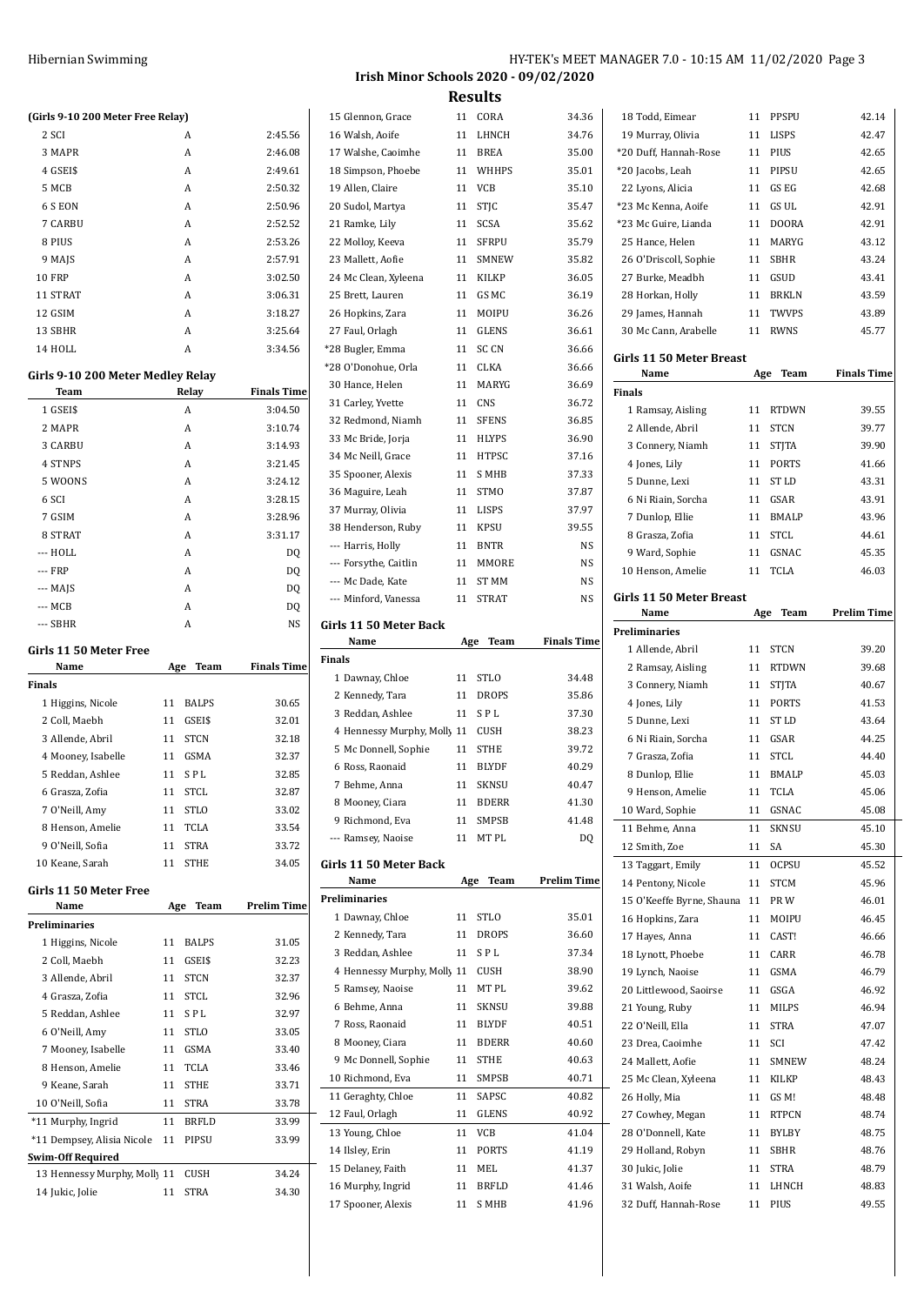| Preliminaries  (Girls 11 50 Meter Breast) |     |              |                    |
|-------------------------------------------|-----|--------------|--------------------|
| 33 Sonebi, Ella                           | 11  | <b>OAKPS</b> | 49.68              |
| 34 Devlin, Eabha                          | 11  | <b>SIEPS</b> | 50.34              |
| --- Mc Cusker, Nancy                      | 11  | <b>EDENB</b> | NS                 |
| --- Burns-Atkin, Samantha 11              |     | <b>SMBU</b>  | NS                 |
| Girls 11 50 Meter Fly<br>Name             | Age | Team         | <b>Finals Time</b> |
| Finals                                    |     |              |                    |
| 1 Higgins, Nicole                         | 11  | <b>BALPS</b> | 33.55              |
| 2 O'Brien, Lucy                           | 11  | ST NS        | 34.32              |
| 3 Coll, Maebh                             | 11  | GSEI\$       | 36.01              |
| 4 Walker, Georgina                        | 11  | <b>BUNLN</b> | 36.28              |
| 5 Dawnay, Chloe                           | 11  | <b>STLO</b>  | 36.41              |
| 6 Tohill, Hannah                          | 11  | <b>SCPSK</b> | 36.70              |
| 7 Keane, Sarah                            | 11  | <b>STHE</b>  | 37.48              |
| 8 Dempsey, Alisia Nicole                  | 11  | PIPSU        | 38.23              |
| 9 O'Neill, Erin                           | 11  | GILPS        | 38.83              |
| 10 Allen, Claire                          | 11  | VCB          | 39.56              |
| Girls 11 50 Meter Fly                     |     |              |                    |
| Name                                      | Age | Team         | <b>Prelim Time</b> |
| Preliminaries                             |     |              |                    |
| 1 Higgins, Nicole                         | 11  | <b>BALPS</b> | 34.27              |
| 2 O'Brien, Lucy                           | 11  | ST NS        | 34.94              |
| 3 Dawnay, Chloe                           | 11  | <b>STLO</b>  | 35.21              |
| 4 Walker, Georgina                        | 11  | <b>BUNLN</b> | 36.59              |
| 5 Coll, Maebh                             | 11  | GSEI\$       | 36.60              |
| 6 Tohill, Hannah                          | 11  | <b>SCPSK</b> | 37.34              |
| 7 Keane, Sarah                            | 11  | <b>STHE</b>  | 38.19              |
| 8 Dempsey, Alisia Nicole                  | 11  | PIPSU        | 38.89              |
| 9 Allen, Claire                           | 11  | VCB          | 38.90              |
| 10 O'Neill, Erin                          | 11  | GILPS        | 39.02              |
| 11 Heffernan, Emma                        | 11  | GSUD         | 39.10              |
| 12 O'Loughlin Brophy, Maia 11             |     | CAST         | 39.45              |
| 13 O'Neill, Sofia                         | 11  | <b>STRA</b>  | 40.06              |
| 14 Fitzpatrick, Erin                      | 11  | <b>ROWAN</b> | 40.47              |
| 15 Dunlop, Ellie                          | 11  | <b>BMALP</b> | 40.84              |
| 16 Geraghty, Chloe                        | 11  | <b>SAPSC</b> | 41.19              |
| 17 O'Donohue, Orla                        |     | 11 CLKA      | 41.33              |
| 18 Mooney, Isabelle                       | 11  | GSMA         | 41.51              |
| 19 Mc Kenna, Rose                         | 11  | SCPST        | 41.53              |
| 20 Delaney, Faith                         | 11  | MEL          | 41.80              |
| 21 Ramke, Lily                            | 11  | SCSA         | 41.84              |
| 22 Daly, Aideen                           | 11  | SSU          | 41.94              |
| 23 Todd, Eimear                           | 11  | PPSPU        | 42.26              |
| 24 Jones, Lily                            | 11  | PORTS        | 42.31              |
| *25 Mason, Aoife                          | 11  | STMAC        | 42.53              |
| *25 Tuite, Amelia                         | 11  | SCAO         | 42.53              |
| 27 Vennard, Sara                          | 11  | MOYAL        | 42.66              |
| 28 Mc Mahon, Maya                         | 11  | KNKSG        | 43.07              |
| 29 Higgins, Olivia                        | 11  | PORTS        | 43.39              |
| 30 Manson, Elin                           | 11  | GS UD        | 43.45              |
| 31 Harty, Isabel                          | 11  | S OG         | 43.51              |
| 32 Ni Hogain, Roisin                      | 11  | GS MC        | 43.69              |
| 33 Carley, Yvette                         | 11  | CNS          | 43.88              |
| 34 Brennan, Emma                          | 11  | STMAD        | 44.61              |
| 35 Bowden, Maisie                         | 11  | STRAN        | 44.84              |
| 36 Kelly, Alana                           | 11  | GSUD         | 45.00              |
| 37 Keaveny, Amy                           | 11  | MAJS         | 45.11              |
| 38 Nolan, Emma                            | 11  | TCLA         | 45.35              |
| 39 Griffiths-Maher, Carys                 | 11  | CARBU        | 45.48              |

### HY-TEK's MEET MANAGER 7.0 - 10:15 AM 11/02/2020 Page 4 **Irish Minor Schools 2020 - 09/02/2020**

**Results**

| 40 Richmond, Eva             | 11  | SMPSB        | 45.52              |
|------------------------------|-----|--------------|--------------------|
| 41 O'Keeffe Byrne, Shauna    | 11  | PR W         | 45.75              |
| 42 Monaghan, Rachel          | 11  | CGPSU        | 46.27              |
| 43 Lynn, Aine                | 11  | MGSC         | 46.44              |
| 44 Marran, Eva               | 11  | <b>PORTS</b> | 46.80              |
| 45 O'Driscoll, Sophie        | 11  | SBHR         | 46.96              |
| 46 Lynch, Hannah             | 11  | <b>SPSKE</b> | 46.97              |
| 47 Joglekar, Keya            | 11  | <b>GSET</b>  | 47.07              |
| 48 Tivnan, Boann             | 11  | GS BF        | 47.29              |
| 49 Troy, Elenor              | 11  | SCI          | 47.48              |
| 50 Jenkinson, Rachel         | 11  | <b>PORTS</b> | 47.87              |
| 51 Heffernan, Eldana         | 11  | <b>KPLR</b>  | 49.42              |
| *52 Pentony, Nicole          | 11  | <b>STCM</b>  | 43.41              |
| *52 Duffy, Eimear            | 11  | ST LS        | 49.71              |
| 53 Glennon, Grace            | 11  | CORA         | 51.47              |
| --- Mc Kelvey, Ella          | 11  | <b>STRAN</b> | NS                 |
| --- Forsythe, Caitlin        | 11  | MMORE        | NS                 |
| --- Reilly, Anna             | 11  | <b>STMS</b>  | NS                 |
| --- Doyle, Avril             | 11  | GS ME        | NS                 |
|                              |     |              |                    |
| Girls 11 100 Meter IM        |     |              |                    |
| Name                         | Age | Team         | <b>Finals Time</b> |
| 1 Ramsay, Aisling            | 11  | <b>RTDWN</b> | 1:17.57            |
| 2 O'Brien, Lucy              | 11  | ST NS        | 1:19.37            |
| 3 Walker, Georgina           | 11  | <b>BUNLN</b> | 1:19.81            |
| 4 Kennedy, Tara              | 11  | DROPS        | 1:21.50            |
| 5 Connery, Niamh             | 11  | <b>STJTA</b> | 1:21.63            |
| 6 O'Neill, Amy               | 11  | STLO         | 1:24.16            |
| 7 Ni Riain, Sorcha           | 11  | GSAR         | 1:24.95            |
| 8 Dunne, Lexi                | 11  | ST LD        | 1:25.18            |
| 9 O'Loughlin Brophy, Maia 11 |     | CAST         | 1:26.01            |
| 10 Tohill, Hannah            | 11  | <b>SCPSK</b> | 1:26.31            |
| 11 Ilsley, Erin              | 11  | PORTS        | 1:28.08            |
| 12 O'Neill, Erin             | 11  | GILPS        | 1:28.63            |
| 13 Lynott, Phoebe            | 11  | CARR         | 1:28.81            |
| 14 Sudol, Martya             | 11  | STJC         | 1:29.46            |
| 15 Brett, Lauren             | 11  | GS MC        | 1:29.61            |
| 16 Walshe, Caoimhe           | 11  | <b>BREA</b>  | 1:29.68            |
| 17 Heffernan, Emma           | 11  | GSUD         | 1:29.87            |
| 18 Jacobs, Leah              | 11  | PIPSU        | 1:29.91            |
| 19 Mc Donnell, Sophie        | 11  | STHE         | 1:29.95            |
| 20 Mc Bride, Jorja           | 11  | HLYPS        | 1:30.79            |
| 21 Holly, Mia                | 11  | GS M!        | 1:31.09            |
| 22 Manson, Elin              | 11  | GS UD        | 1:31.29            |
| 23 Young, Chloe              | 11  | VCB          | 1:31.30            |
| 24 Hayes, Anna               | 11  | CAST!        | 1:32.29            |
| 25 Ni Hogain, Roisin         | 11  | GS MC        | 1:32.44            |
| 26 Fitzpatrick, Erin         | 11  | ROWAN        | 1:33.19            |
| 27 Ramsey, Naoise            | 11  | MT PL        | 1:33.99            |
| 28 Mc Kenna, Rose            | 11  | SCPST        | 1:34.35            |
| 29 Lynn, Aine                | 11  | MGSC         | 1:34.61            |
| 30 Drea, Caoimhe             | 11  | SCI          | 1:34.63            |
| 31 Mason, Aoife              | 11  | STMAC        | 1:34.69            |
| 32 Ross, Raonaid             | 11  | BLYDF        | 1:35.34            |
| 33 Tuite, Amelia             | 11  | <b>SCAO</b>  | 1:35.37            |
| 34 Brennan, Emma             | 11  | STMAD        | 1:35.47            |
| 35 Simpson, Phoebe           | 11  | WHHPS        | 1:35.70            |
| 36 Mc Kenna, Aoife           | 11  | GS UL        | 1:35.78            |
| 37 Mc Neill, Grace           | 11  | HTPSC        | 1:36.48            |
| *38 Kelly, Alana             | 11  | GSUD         | 1:36.66            |
| *38 Mc Guire, Lianda         | 11  | DOORA        | 1:36.66            |
| 40 Higgins, Olivia           | 11  | PORTS        | 1:36.89            |
| 41 Lyons, Alicia             | 11  | GS EG        | 1:36.93            |
|                              | 11  | OAKPS        | 1:37.06            |

| 43 O'Donnell, Kate        | 11  | <b>BYLBY</b>     | 1:37.22            |
|---------------------------|-----|------------------|--------------------|
| 44 Tivnan, Boann          | 11  | GS BF            | 1:37.55            |
| 45 Nolan, Emma            | 11  | <b>TCLA</b>      | 1:37.97            |
| 46 James, Hannah          | 11  | <b>TWVPS</b>     | 1:38.51            |
|                           | 11  | SPSKE            | 1:39.28            |
| 47 Lynch, Hannah          |     |                  | 1:39.90            |
| 48 Griffiths-Maher, Carys | 11  | <b>CARBU</b>     |                    |
| 49 Cunningham, Dearbhla   | 11  | TULL             | 1:40.53            |
| 50 Monaghan, Rachel       | 11  | CGPSU            | 1:40.74            |
| 51 Joglekar, Keya         | 11  | <b>GSET</b>      | 1:43.05            |
| 52 Troy, Elenor           | 11  | SCI              | 1:43.86            |
| --- O'Rourke, Lucy        | 11  | <b>STCO</b>      | DQ                 |
| --- Phillips, Morgan      | 11  | WHHPS            | DQ                 |
| --- Vennard, Sara         | 11  | MOYAL            | DQ                 |
| --- Mc Dade, Kate         | 11  | <b>ST MM</b>     | NS                 |
| --- Mc Cann, Arabelle     | 11  | <b>RWNS</b>      | NS                 |
| --- Burns-Atkin, Samantha | 11  | SMBU             | <b>NS</b>          |
| --- Mallett, Eve          | 11  | <b>HFAM</b>      | NS                 |
| --- Mc Cusker, Nancy      | 11  | <b>EDENB</b>     | <b>NS</b>          |
| --- Harris, Holly         | 11  | <b>BNTR</b>      | <b>NS</b>          |
|                           |     |                  |                    |
| Girls 12 50 Meter Free    |     |                  |                    |
| Name                      | Age | Team             | <b>Finals Time</b> |
| <b>Finals</b>             |     |                  |                    |
| 1 Flanagan, Keela         | 12  | TANG             | 28.95              |
| 2 Potts, Laura            | 12  | PIUS             | 29.56              |
| 3 Cochrane, Grace         | 12  | LUJHS            | 30.10              |
| 4 Rather, Zainab          | 12  | GSMA             | 30.36              |
| 5 Poynton, Hannah         | 12  | <b>STAJ</b>      | 30.65              |
| 6 Laffin, Rebekah         | 12  | <b>GLELU</b>     | 30.92              |
| 7 O'Connell, Aisling      | 12  | CBS T            | 31.02              |
| 8 Freeman, Sinead         | 12  | TARM             | 31.08              |
|                           |     |                  |                    |
| 9 Mulloy, Hannah          | 12  | HOLL             | 31.12              |
|                           |     |                  |                    |
| 10 Noble, Tasha           | 12  | <b>STRAT</b>     | 31.16              |
| Girls 12 50 Meter Free    |     |                  |                    |
| Name                      | Age | Team             | <b>Prelim Time</b> |
| <b>Preliminaries</b>      |     |                  |                    |
| 1 Flanagan, Keela         | 12  | TANG             | 29.39              |
| 2 Potts, Laura            | 12  | PIUS             | 30.27              |
| 3 Cochrane, Grace         | 12  | LUJHS            | 30.28              |
|                           | 12  |                  |                    |
| 4 Poynton, Hannah         |     | <b>STAJ</b>      | 30.64              |
| 5 Rather, Zainab          | 12  | GSMA             | 30.70              |
| 6 Freeman, Sinead         | 12  | TARM             | 30.98              |
| 7 Laffin, Rebekah         | 12  | GLELU            | 31.18              |
| 8 Noble, Tasha            | 12  | <b>STRAT</b>     | 31.41              |
| 9 O'Connell, Aisling      | 12  | CBS T            | 31.43              |
| 10 Mulloy, Hannah         | 12  | HOLL             | 31.44              |
| 11 Blanco Morrissey, Enya | 12  | GS CL            | 31.52              |
| 12 Van Wijnen, Anna       | 12  | R CBL            | 31.54              |
| 13 Pacia, Yzabelle        | 12  | FRLIS            | 31.58              |
| 14 Mc Clelland, Isla      | 12  | CGSU             | 31.60              |
| 15 Buckland Morris, Kerry | 12  | <b>BMONS</b>     | 31.61              |
| 16 Robson, Holly          | 12  | <b>FRLIS</b>     | 31.81              |
| 17 Gray, Erin             | 12  | BRA              | 31.97              |
| 18 Mc Keon, Ella M        | 12  | ST <sub>B!</sub> | 32.27              |
| 19 Sutton, Olivia         | 12  | <b>RTDWN</b>     | 32.57              |
| 20 Moorhead, Joy          | 12  | HUNTU            | 32.63              |
|                           |     |                  |                    |
| 21 Lulling, Alannah       | 12  | <b>KNON</b>      | 32.68              |
| 22 Igoe, Sophie           | 12  | SNSA             | 32.70              |
| 23 Solaja, Ella           | 12  | OURL             | 32.97              |
| 24 Smyth, Aisling         | 12  | OLGSU            | 33.04              |
| 25 Smyth, Naomi           | 12  | REGHU            | 33.15              |
| 26 Ibarz, Myriam          | 12  | GSET             | 33.18              |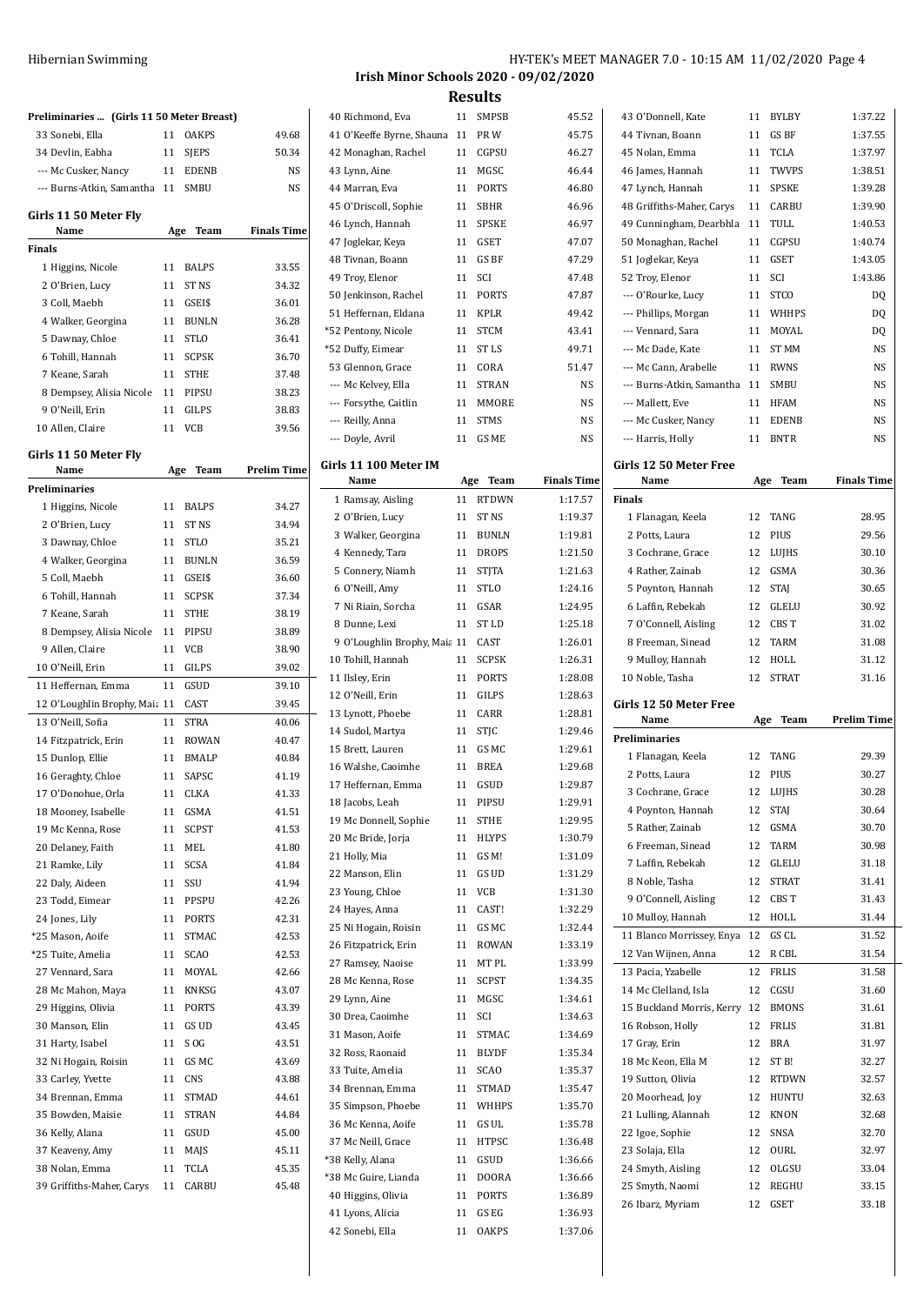| Hibernian Swimming | HY-TEK's MEET MANAGER 7.0 - 10:15 AM 11/02/2020 Page 5 |
|--------------------|--------------------------------------------------------|
|                    | Irish Minor Schools 2020 - 09/02/2020                  |

| Preliminaries  (Girls 12 50 Meter Free) |    |                     |                    | 15 Thomas, Cliodhna                    | 12 GSLIO            | 38.46              | 5 Sutton, Olivia        |    | 12 RTDWN     | 38.98              |
|-----------------------------------------|----|---------------------|--------------------|----------------------------------------|---------------------|--------------------|-------------------------|----|--------------|--------------------|
| 27 King, Alex                           |    | 12 BANBU            | 33.30              | 16 Creaney, Keira                      | 12 KPSU             | 38.57              | 6 Warchol, Julia        |    | 12 STJC      | 39.66              |
| 28 Beattie, Iona                        |    | 12 RSA              | 33.38              | 17 Kelly, Katie                        | 12 TULL             | 38.64              | 7 Jackson, Molllie      |    | 12 OLGSU     | 39.85              |
| 29 Dunne, Molly                         |    | 12 MT BR            | 33.40              | 18 Butler, Ellie                       | 12 BREA             | 38.74              | 8 Rock, Ava             |    | 12 BALL\$    | 40.22              |
| 30 Genocchi, Alicia                     |    | 12 GBT              | 33.43              | 19 Richmond, Anna                      | 12 AQUIN            | 39.29              | *9 Ryan, Jane           | 12 | BALMW        | 40.31              |
| *31 Schoenfeldt, Brooke                 |    | 12 BANHS            | 33.50              | 20 O'Brien, Isabel                     | 12 SCBK             | 39.32              | *9 Van Wijnen, Anna     |    | 12 R CBL     | 40.31              |
| *31 Warren, Nessa                       |    | 12 CREEV            | 33.50              | 21 Hand, Eva                           | 12 CDUFF            | 39.35              | 11 O'Connor, Blathnaid  |    | 12 RATHR     | 40.98              |
| 33 Huggard, Ava                         |    | 12 ST JB            | 33.60              | 22 Mulvey, Molly                       | 12 STJC             | 39.82              | 12 Keane, Erin          |    | 12 SMMO      | 41.00              |
| 34 Creaney, Keira                       | 12 | <b>KPSU</b>         | 33.63              | 23 Mc Farland, Aoife                   | 12 BALL             | 39.86              | 13 Poots, Annie         |    | 12 HUNTU     | 41.56              |
| 35 Colfer, Nicole                       | 12 | SAIN                | 33.65              | 24 Rice, Annie                         | 12 CBSAR            | 39.91              | 14 Mc Keown, Eve        | 12 | <b>BRA</b>   | 41.62              |
| 36 Keane, Erin                          |    | 12 SMMO             | 33.71              | 25 Mac Cinna, Caoimhe                  | 12 GS UL            | 40.12              | 15 Robinson, Erin       | 12 | GSCR         | 41.86              |
| 37 Dwane O'Neill, Tess                  |    | 12 ST <sub>IB</sub> | 33.74              | 26 Devitt, Keira                       | $12$ SIT            | 40.20              | 16 Gray, Erin           | 12 | <b>BRA</b>   | 41.88              |
| 38 Mc Conville, Caitliin                |    | 12 SRONL            | 33.77              | 27 Beattie, Iona                       | 12 RSA              | 40.32              | 17 Holmes, Sophie       | 12 | <b>STRAT</b> | 42.42              |
| 39 Holmes, Amber                        |    | 12 MCB              | 34.56              | 28 Dunne, Molly                        | 12 MT BR            | 40.39              | 18 O'Flaherty, Edie     |    | 12 SUW       | 42.44              |
| 40 Tyndall, Elsie                       |    | 12 GLBLY            | 34.62              | 29 Bovaird, Keyra                      | 12 CGSU             | 40.48              | 19 Moloney, Sofie       |    | 12 SOG       | 42.50              |
| 41 Mc Quillan, Sinead                   |    | 12 RMOGS            | 34.72              | 30 Ryan, Mae                           | 12 RMOGS            | 40.49              | 20 Catney, Beth         |    | 12 OLGSU     | 42.56              |
| 42 Stack, Sophia                        |    | 12 BLTPL            | 35.35              | 31 Gleeson, Eliza                      | $12$ SJT            | 40.59              | 21 Holmes, Amber        |    | 12 MCB       | 42.88              |
| 43 Doyle, Catherine                     |    | 12 RMOGS            | 35.41              | 32 Mc Carthy, Holly                    | 12 LUSK             | 40.99              | 22 Sanchez, Fatima      | 12 | <b>ENNIS</b> | 43.29              |
| 44 O'Neill, Caragh                      |    | 12 STFR             | 35.49              | 33 Stack, Sophia                       | 12 BLTPL            | 41.29              | 23 Mc Innes, Saoirse    |    | 12 BURR      | 43.36              |
| 45 Roche, Victoria                      | 12 | GLNTN               | 35.55              | 34 Coffey, Aileen                      | 12 KILCO            | 41.55              | 24 Noble, Tasha         |    | 12 STRAT     | 43.40              |
| 46 Sproule, Erin                        | 12 | OMACA               | 35.66              | 35 Martin, Evie                        | 12 REGHU            | 41.64              |                         |    |              |                    |
|                                         |    |                     |                    |                                        |                     |                    | 25 Adams, Jemma         |    | 12 BCSB      | 43.58              |
| 47 Gaffney, Sarah                       | 12 | GLNBG               | 35.78              | 36 Brady, Alice Mae                    | 12 HTPSC            | 41.75              | 26 Hunter, Lauren       |    | 12 CARBU     | 43.93              |
| 48 Bovaird, Keyra                       |    | 12 CGSU             | 36.53              | 37 Diggin, Aisling                     | 12 GS HA            | 41.81              | 27 Mc Closkey, Emily    |    | 12 PIUS      | 44.19              |
| --- O'Grady, Lily                       |    | 12 BDARE            | <b>NS</b>          | 38 Mc Auley, Elva                      | 12 GSMC             | 41.93              | 28 Latimer, Grace       |    | 12 SULLU     | 44.32              |
| --- Ward, Isabella                      |    | 12 RMOGS            | <b>NS</b>          | 39 Dillon, Alison                      | 12 PIUS             | 41.94              | 29 Ferriss, Shonagh     |    | 12 KY PK     | 44.54              |
| --- Hogan, Eimear                       |    | 12 STMI\$           | <b>NS</b>          | 40 Keating Harte, Aoife                | 12 BGNS             | 42.04              | 30 Smylie, Hannah       |    | 12 SPADN     | 44.84              |
| --- Mc Intosh, Philippa                 |    | 12 GS C!            | <b>NS</b>          | 41 Murphy, Robin OG                    | 12 STDOM            | 42.14              | 31 O'Dwyer, Emily       |    | 12 LORD      | 44.97              |
| --- Mc Gee, Ita                         |    | 12 GSADH            | <b>NS</b>          | 42 Huggard, Ava                        | 12 ST JB            | 42.84              | 32 Carroll, Annie       |    | 12 SNE       | 45.94              |
| --- Cassidy, Mary                       |    | 12 RTPCN            | <b>NS</b>          | 43 Meade, Charlotte                    | 12 SUW              | 42.92              | 33 Cronin, Berenice     |    | 12 KLVLN     | 45.97              |
| --- Redmond, Caroline                   |    | 12 GSCD             | <b>NS</b>          | 44 Gardner, Alice                      | 12 STRAT            | 43.18              | 34 Eivers, Lucy         |    | 12 SBHR      | 46.14              |
| Girls 12 50 Meter Back                  |    |                     |                    | 45 Rogan, Emma                         | 12 MCB              | 43.65              | 35 Urry, Matilda        | 12 | GLELU        | 46.35              |
| Name                                    |    | Age Team            | <b>Finals Time</b> | 46 Mc Dermott Williams, Sl 12 CARBU    |                     | 44.17              | 36 Campbell, Beth       |    | 12 OLSPK     | 46.48              |
| Finals                                  |    |                     |                    | --- Steele, Zara                       | 12 REGHU            | DQ                 | 37 Dwane O'Neill, Tess  |    | 12 ST JB     | 47.12              |
| 1 Rock, Ava                             |    | 12 BALL\$           | 33.79              | --- Gleeson, Sarah                     | 12 TDRY             | NS                 | 38 Bond, Erin           |    | 12 SULLU     | 47.37              |
| 2 Mulholland, Mia                       |    | 12 OLGSU            | 35.60              | --- Cosgrove, Sarah                    | 12 KNKEN            | NS                 | 39 Van Buylaere, Laura  |    | 12 ALEX      | 47.72              |
| 3 Smyth, Naomi                          |    | 12 REGHU            | 36.37              | --- Mc Donald, Eimear                  | 12 SPADN            | NS                 | 40 Nagle, Ruth          | 12 | <b>BRFLD</b> | 49.83              |
|                                         |    |                     |                    | --- Hayes, Maeve                       | 12 SCCAU            | NS                 | 41 O'Connor, Kate       |    | 12 SOG       | 50.04              |
| 4 Buckland Morris, Kerry 12             |    | <b>BMONS</b>        | 36.61              | --- Burns-Atkin, Lauren                | 12 BANBU            | <b>NS</b>          | --- Hart, Amy Lee       |    | 12 SPHSU     | <b>NS</b>          |
| 5 Lynch, Amy                            |    | 12 SCLB             | 36.97              | --- Mc Gee, Ita                        | 12 GSADH            | NS                 | --- Pittam, Amelie      |    | 12 BLMNU     | <b>NS</b>          |
| 6 Pacia, Yzabelle                       | 12 | FRLIS               | 37.08              | --- Higgins, Sarah                     | 12 SMC              | NS                 | --- Burns-Atkin, Lauren |    | 12 BANBU     | NS                 |
| 7 Mc Conville, Caitliin                 |    | 12 SRONL            | 37.55              | --- Nulty, Aisling                     | 12 SCOFI            | NS                 | --- Mc Cartney, Leona   |    | 12 SPHSU     | NS                 |
| 8 Fielding, Siofra                      | 12 | QUAY                | 37.78              | --- Hogan, Eimear                      | 12 STMI\$           | NS                 | --- Hehir, Aida         |    | 12 SHTRD     | NS                 |
| 9 Blanco Morrissey, Enya 12 GS CL       |    |                     | 37.98              |                                        |                     |                    | --- Moore, Lian         |    | 12 SFENS     | NS                 |
| 10 Hussey, Louisa                       |    | 12 SCI              | 38.04              | Girls 12 50 Meter Breast               |                     |                    | --- Mc Intosh, Philippa |    | 12 GS C!     | NS                 |
| Girls 12 50 Meter Back                  |    |                     |                    | Name                                   | Age Team            | <b>Finals Time</b> | --- Murphy, Shauna      |    | 12 GS UD     | NS                 |
| Name                                    |    | Age Team            | <b>Prelim Time</b> | <b>Finals</b>                          |                     |                    |                         |    |              |                    |
| Preliminaries                           |    |                     |                    | 1 Jones, Ava                           | 12 OLIV             | 35.57              | Girls 12 50 Meter Fly   |    |              |                    |
| 1 Rock, Ava                             |    | 12 BALL\$           | 34.52              | 2 Van Wijnen, Anna                     | 12 R CBL            | 38.46              | Name                    |    | Age Team     | <b>Finals Time</b> |
| 2 Buckland Morris, Kerry 12             |    | <b>BMONS</b>        | 35.79              | 3 Connell, Leah                        | 12 BAMC             | 38.56              | <b>Finals</b>           |    |              |                    |
| 3 Fielding, Siofra                      | 12 | QUAY                | 35.99              | 4 Warchol, Julia                       | 12 STJC             | 38.78              | 1 Moore, Erin           |    | 12 MT TP     | 32.87              |
| 4 Mulholland, Mia                       | 12 | OLGSU               | 36.33              | 5 Campbell, Ellie                      | 12 RTDWN            | 38.80              | 2 Bayley, Eva           |    | 12 STMA!     | 33.08              |
| 5 Lynch, Amy                            |    | 12 SCLB             | 36.55              | 6 Ibarz, Myriam                        | 12 GSET             | 38.83              | 3 Poynton, Hannah       |    | 12 STAJ      | 33.31              |
| 6 Smyth, Naomi                          | 12 | REGHU               | 36.88              | 7 Ryan, Jane                           | 12 BALMW            | 39.62              | 4 Flanagan, Keela       |    | 12 TANG      | 33.63              |
| 7 Mc Conville, Caitliin                 | 12 | SRONL               | 37.19              | 8 Sutton, Olivia                       | 12 RTDWN            | 39.76              | 5 Sech, Antonia         | 12 | <b>RVRTN</b> | 34.73              |
|                                         |    |                     |                    | 9 Rock, Ava                            | 12 BALL\$           | 40.02              | 6 Mc Kenna, Cara        | 12 | <b>RWNS</b>  | 34.89              |
| 8 Pacia, Yzabelle                       |    | 12 FRLIS            | 37.40              | 10 Jackson, Molllie                    | 12 OLGSU            | 40.24              | 7 Mulholland, Mia       |    | 12 OLGSU     | 35.02              |
| 9 Hussey, Louisa                        |    | 12 SCI              | 37.51              |                                        |                     |                    | 8 Mc Keon, Ella M       |    | 12 ST B!     | 35.24              |
| 10 Blanco Morrissey, Enya 12 GS CL      |    |                     | 37.76              | Girls 12 50 Meter Breast               |                     |                    | 9 Robson, Holly         | 12 | <b>FRLIS</b> | 35.40              |
| 11 Mc Nicholas, Lydia                   |    | 12 SCF              | 38.07              | Name                                   | Age Team            | <b>Prelim Time</b> | 10 Dybikowska, Anna     |    | 12 SMN       | 36.12              |
|                                         |    |                     |                    |                                        |                     |                    |                         |    |              |                    |
| 12 Logue, Isabel                        |    | 12 GSMC             | 38.16              | Preliminaries                          |                     |                    |                         |    |              |                    |
| 13 Carson, Anna                         |    | 12 SCCAU            | 38.30              | 1 Jones, Ava                           | 12 OLIV             | 35.79              |                         |    |              |                    |
| 14 Donnelly, Eva                        |    | 12 SCCAU            | 38.40              | *2 Ibarz, Myriam<br>*2 Campbell, Ellie | 12 GSET<br>12 RTDWN | 38.92<br>38.92     |                         |    |              |                    |

Connell, Leah 12 BAMC 38.97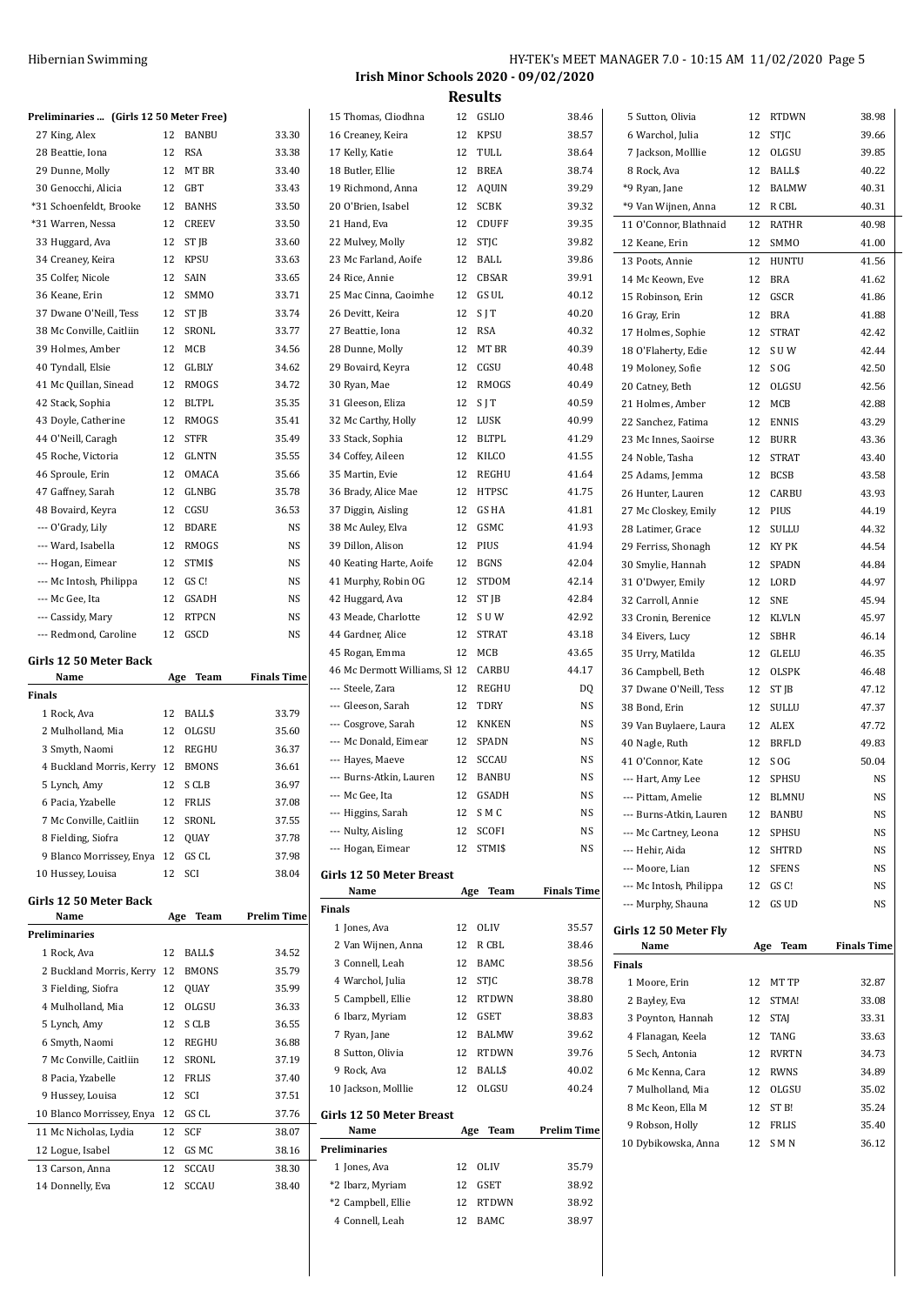|                                       | HY-TEK's MEET MANAGER 7.0 - 10:15 AM 11/02/2020 Page 6 |  |
|---------------------------------------|--------------------------------------------------------|--|
| Irish Minor Schools 2020 - 09/02/2020 |                                                        |  |
| <b>Results</b>                        |                                                        |  |

**Finals Time** 2:12.73  $2:14.03$ 2:15.55  $2:16.44$  $2:19.09$  $2:19.39$  $2:24.77$ 2:27.25  $2:28.19$ 2:28.25 2:28.47  $2.32.55$ 2:32.56  $2:33.12$  $2:34.68$ 2:34.69 2:35.85  $2.36.70$  $2:37.20$  $2:42.20$  $2:42.50$ 2:45.27  $2:46.44$  $2:55.71$  $3:00.95$ 

**Finals Time**  $2:25.61$  $2:28.50$  $2:36.12$ 2:36.24 2:37.86  $2:40.40$ 2:44.19 2:44.71  $2:45.67$ 

**Girls 12 50 Meter Fly Name Age Team Prelim Time Preliminaries** Bayley, Eva 12 STMA! 33.38 Moore, Erin 12 MT TP 33.94 Flanagan, Keela 12 TANG 34.08 Sech, Antonia 12 RVRTN 34.12 Poynton, Hannah 12 STAJ 35.06 Mc Kenna, Cara 12 RWNS 35.24 Mc Keon, Ella M 12 ST B! 35.97 Robson, Holly 12 FRLIS 36.02 Mulholland, Mia 12 OLGSU 36.18 Dybikowska, Anna 12 S M N 36.29 Moorhead, Joy 12 HUNTU 36.55 \*12 Mc Grath, Lauren 12 GS CT 36.86 \*12 Bowden, Dulcie 12 VCB 36.86 **Swim-Off Required** 14 Mc Clelland, Isla 12 CGSU 37.01 Laffin, Rebekah 12 GLELU 37.22 Rice, Molly 12 MLGSU 37.25 17 Jackson, Molllie 12 OLGSU 37.51 King, Alex 12 BANBU 37.53 Hunter, Lauren 12 CARBU 37.82 Savage, Jasmine 12 LEAPS 38.48 Catney, Beth 12 OLGSU 38.64 O'Connor, Katie 12 KET 38.68 23 Latimer, Grace  $12$  SULLU 38.72 Wilson, Holly 12 REGHU 38.79 Smylie, Hannah 12 SPADN 38.81 Pajak, Klaudia 12 STJC 39.47 Solaja, Ella 12 OURL 39.52 Mc Keown, Eve 12 BRA 39.54 Butler, Ellie 12 BREA 39.60 Kong, Natalie 12 WTRPK 39.61 \*31 Mac Cinna, Caoimhe 12 GS UL 40.14 \*31 Lannon, Lucy 12 BEKAN 40.14 Jess, Sophie 12 STRAT 40.21 34 Harmon, Aoibheann 12 GSLE 40.23 Giles, Alannah 12 PIUS 40.24 Schoenfeldt, Brooke 12 BANHS 40.55 Scott, Ines 12 BRA 40.90 Lowry, Evie 12 MCB 40.95 39 Devitt, Keira 12 S J T 41.00 40 Richardson, Jodi 12 CLJHP 41.12 Rice, Annie 12 CBSAR 41.19 Robb, Alannah 12 RATH! 41.57 Diggin, Aisling 12 GS HA 41.64 Igoe, Sophie 12 SNSA 41.78 Genocchi, Alicia 12 GBT 42.01 Quinn, Grace 12 KLRN 42.18 Donnelly, Eva 12 SCCAU 42.22 Doyle, Catherine 12 RMOGS 42.25 Nolan, Shauna 12 NFL 42.62 Newberry, Rebecca 12 MLIPS 42.75 Wylie, Sarah 12 HTPSC 42.90 Campbell, Beth 12 OLSPK 43.65 Mc Gookin, Anna 12 LGS 43.91 --- Moore, Lian 12 SFENS NS --- Mc Ardle, Nessa 12 ST CT NS --- Pittam, Amelie 12 BLMNU NS --- Smyth, Aisling 12 OLGSU NS --- Hussey, Louisa 12 SCI NS

|                        |                    |                    | --- O'Grady, Lily                 | BDARE<br>12 | NS                |
|------------------------|--------------------|--------------------|-----------------------------------|-------------|-------------------|
| Girls 12 100 Meter IM  |                    |                    | --- Heavin, Aoife                 | CNVNT<br>12 | NS                |
| Name                   | Age Team           | <b>Finals Time</b> | --- Hehir, Aida                   | 12<br>SHTRD | NS                |
| 1 Jones, Ava           | 12 OLIV            | 1:11.68            | --- Cassidy, Mary                 | RTPCN<br>12 | NS                |
| 2 Campbell, Ellie      | 12<br><b>RTDWN</b> | 1:16.44            | --- Roland, Miriam                | S CLM<br>12 | NS                |
| 3 Cochrane, Grace      | LUIHS<br>12        | 1:16.57            |                                   |             |                   |
| 4 Bayley, Eva          | 12<br>STMA!        | 1:16.87            | --- Murphy, Shauna                | GS UD<br>12 | NS                |
| 5 Freeman, Sinead      | <b>TARM</b><br>12  | 1:17.00            | --- Mc Farland, Aoife             | 12<br>BALL  | NS                |
| 6 Sech, Antonia        | <b>RVRTN</b><br>12 | 1:17.49            | --- Redmond, Caroline             | 12<br>GSCD  | NS                |
| 7 Potts, Laura         | PIUS<br>12         | 1:17.50            |                                   |             |                   |
|                        |                    |                    | Girls 9-12 200 Meter Free Relay   |             |                   |
| 8 Moore, Erin          | MT TP<br>12        | 1:17.59            | Team                              | Relay       | <b>Finals Tim</b> |
| 9 Rather, Zainab       | GSMA<br>12         | 1:18.44            | 1 RTDWN                           | A           | 2:12.73           |
| 10 Mulloy, Hannah      | HOLL<br>12         | 1:19.63            | 2 PIUS                            | A           | 2:14.03           |
| 11 O'Connell, Aisling  | 12<br>CBS T        | 1:19.86            | 3 OLGSU                           | A           | 2:15.55           |
| 12 Mc Nicholas, Lydia  | 12<br>SCF          | 1:19.87            | 4 BRA                             | A           | 2:16.44           |
| 13 Mc Kenna, Cara      | <b>RWNS</b><br>12  | 1:21.72            | 5 REGHU                           | A           | 2:19.09           |
| 14 Lynch, Amy          | S CLB<br>12        | 1:21.75            | 6 STRAT                           | A           | 2:19.39           |
| 15 Robinson, Erin      | GSCR<br>12         | 1:22.92            | 7 GS MC                           | A           | 2:24.77           |
| 16 Ryan, Jane          | 12<br>BALMW        | 1:23.09            | 8 RWNS                            | A           | 2:27.25           |
|                        |                    |                    |                                   |             |                   |
| 17 Fielding, Siofra    | 12 QUAY            | 1:23.17            | 9 SBHR                            | A           | 2:28.19           |
| 18 Dybikowska, Anna    | 12 SMN             | 1:23.56            | 10 RMOGS                          | A           | 2:28.25           |
| 19 O'Dwyer, Emily      | 12 LORD            | 1:24.18            | 11 TCLA                           | A           | 2:28.47           |
| 20 Poots, Annie        | 12 HUNTU           | 1:24.27            | 12 LORD                           | A           | 2:32.55           |
| 21 Mulvey, Molly       | STJC<br>12         | 1:24.83            | 13 PORTS                          | A           | 2:32.56           |
| 22 Mc Grath, Lauren    | 12 GS CT           | 1:24.92            | 14 SCI                            | A           | 2:33.12           |
| 23 Hand, Eva           | 12 CDUFF           | 1:25.29            | 15 BRFLD                          | A           | 2:34.68           |
| 24 O'Connor, Blathnaid | 12<br>RATHR        | 1:25.36            | 16 GSUD                           | A           | 2:34.69           |
| 25 O'Connor, Katie     | 12<br>KET          |                    | 17 BLTPL                          | A           |                   |
|                        |                    | 1:25.40            |                                   |             | 2:35.85           |
| 26 Giles, Alannah      | 12 PIUS            | 1:25.43            | 18 STJA                           | A           | 2:36.70           |
| 27 Sanchez, Fatima     | <b>ENNIS</b><br>12 | 1:25.83            | 19 S OG                           | A           | 2:37.20           |
| 28 Adams, Jemma        | <b>BCSB</b><br>12  | 1:26.13            | 20 ST JB                          | A           | 2:42.20           |
| 29 Kong, Natalie       | 12 WTRPK           | 1:26.17            | 21 CARBU                          | A           | 2:42.50           |
| 30 Carson, Anna        | 12<br>SCCAU        | 1:26.42            | 22 CAST!                          | A           | 2:45.27           |
| 31 Pajak, Klaudia      | STJC<br>12         | 1:26.51            | 23 MAPR                           | A           | 2:46.44           |
| 32 Jess, Sophie        | <b>STRAT</b><br>12 | 1:26.54            | 24 WTRPK                          | A           | 2:55.71           |
| 33 Wilson, Holly       | REGHU<br>12        | 1:26.56            | 25 HOLL                           | A           | 3:00.95           |
| 34 Colfer, Nicole      | SAIN<br>12         | 1:26.78            | --- SCSA                          | A           | NS                |
|                        |                    |                    |                                   |             |                   |
| 35 Dillon, Kate        | GSCD<br>12         | 1:26.84            | --- STRAT                         | B           | NS                |
| 36 Kelly, Katie        | TULL<br>12         | 1:27.35            | --- ST CT                         | A           | NS                |
| 37 Savage, Jasmine     | 12<br>LEAPS        | 1:27.37            | --- MCB                           | A           | NS                |
| 38 Robb, Alannah       | 12 RATH!           | 1:27.55            | Girls 9-12 200 Meter Medley Relay |             |                   |
| 39 Ferriss, Shonagh    | KY PK<br>12        | 1:27.74            | Team                              | Relay       | <b>Finals Tim</b> |
| 40 Urry, Matilda       | GLELU<br>12        | 1:27.90            |                                   |             |                   |
| 41 Mc Quillan, Sinead  | 12<br>RMOGS        | 1:28.25            | 1 OLGSU                           | A           | 2:25.61           |
| 42 Nolan, Shauna       | NFL<br>12          | 1:28.28            | 2 RTDWN                           | A           | 2:28.50           |
| 43 O'Flaherty, Edie    | 12<br>S U W        | 1:28.39            | 3 BRA                             | A           | 2:36.12           |
| 44 Mc Closkey, Emily   | PIUS               |                    | 4 PIUS                            | A           | 2:36.24           |
|                        | 12                 | 1:28.40            | 5 STRAT                           | A           | 2:37.86           |
| 45 Logue, Isabel       | GS MC<br>12        | 1:28.55            | 6 REGHU                           | A           | 2:40.40           |
| 46 Rice, Molly         | MLGSU<br>12        | 1:28.65            | 7 SBHR                            | A           | 2:44.19           |
| 47 Sproule, Erin       | OMACA<br>12        | 1:29.36            | 8 PORTS                           | A           | 2:44.71           |
| 48 Tyndall, Elsie      | GLBLY<br>12        | 1:29.67            | 9 GS MC                           | A           | 2:45.67           |
| 49 Cronin, Berenice    | KLVLN<br>12        | 1:30.00            |                                   |             |                   |
| 50 Roche, Victoria     | 12 GLNTN           | 1:30.19            | 10 RWNS                           | A           | 2:46.07           |
| 51 Gaffney, Sarah      | 12 GLNBG           | 1:30.36            | 11 RMOGS                          | A           | 2:46.14           |
| 52 Quinn, Grace        | <b>KLRN</b><br>12  | 1:30.69            | 12 SCI                            | A           | 2:46.45           |
|                        |                    |                    | 13 S OG                           | A           | 2:49.29           |
| 53 Scott, Ines         | 12 BRA             | 1:31.21            | 14 GSUD                           | A           | 2:51.33           |
| 54 O'Neill, Caragh     | <b>STFR</b><br>12  | 1:31.82            | 15 BRFLD                          | A           | 2:54.08           |
| 55 Mc Gookin, Anna     | LGS<br>12          | 1:32.11            | 16 STJA                           | A           | 3:00.06           |
| 56 Mc Innes, Saoirse   | BURR<br>12         | 1:32.17            | 17 BLTPL                          | A           | 3:02.67           |
| 57 Steele, Zara        | 12 REGHU           | 1:32.31            |                                   |             |                   |
| 58 Doran, Sara         | 12 FORGE           | 1:32.54            | 18 CARBU                          | A           | 3:03.41           |
| 59 Lannon, Lucy        | <b>BEKAN</b><br>12 | 1:32.91            | 19 ST JB                          | A           | 3:03.48           |
| 60 Mc Govern, Iseult   | 12<br>CAST!        | 1:34.70            | 20 CAST!                          | A           | 3:04.63           |
| 61 O'Connor, Kate      | 12 S OG            | 1:35.27            | 21 MAPR                           | A           | 3:11.58           |
|                        |                    |                    |                                   |             |                   |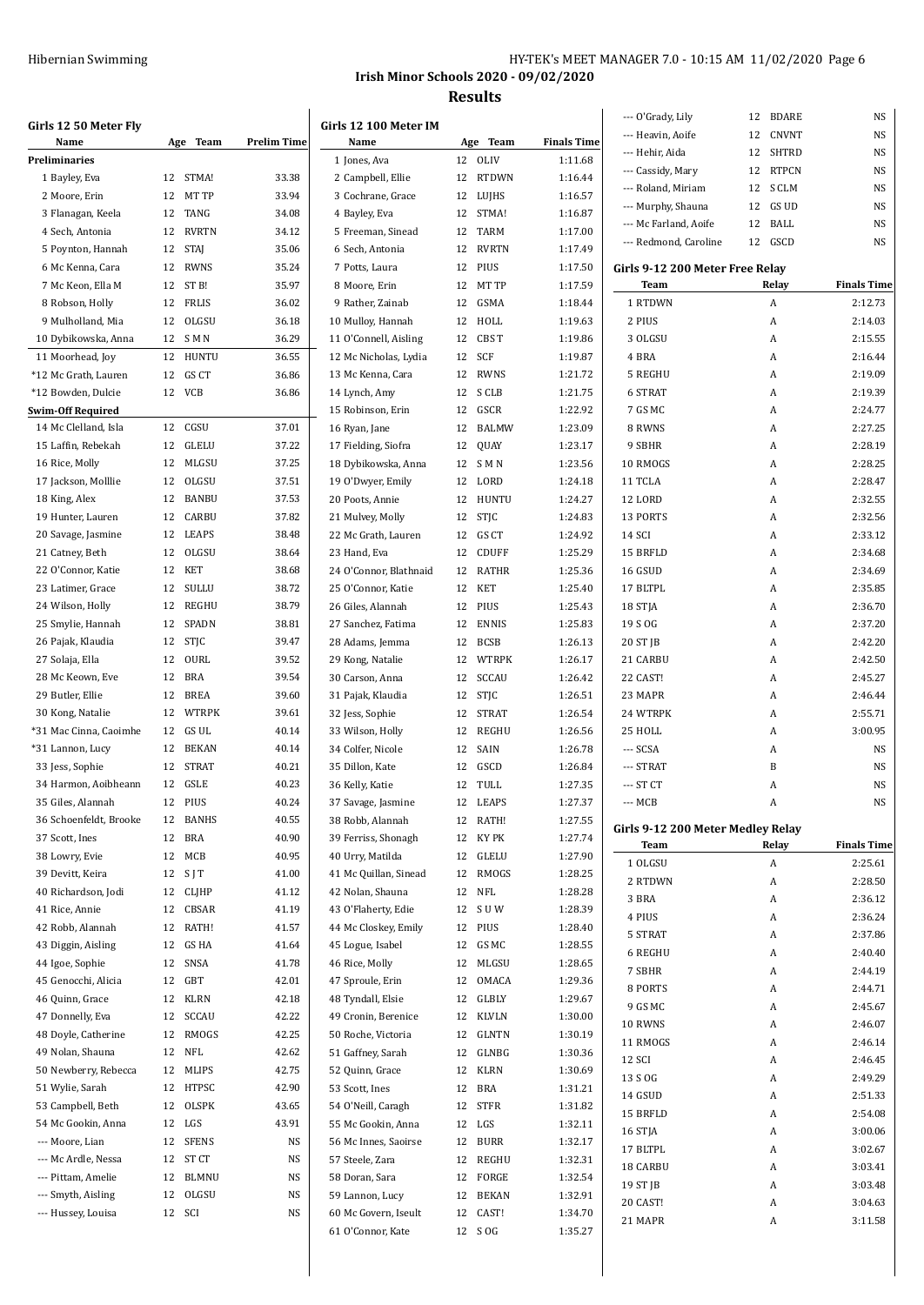| (Girls 9-12 200 Meter Medley Relay)   |     |                       |                    |
|---------------------------------------|-----|-----------------------|--------------------|
| 22 STRAT                              |     | B                     | 3:17.88            |
| 23 HOLL                               |     | A                     | 3:43.81            |
| --- LORD                              |     | A                     | DQ                 |
| --- MCB                               |     | A                     | NS                 |
| --- ST CT                             |     | A                     | NS                 |
| --- SCSA                              |     | A                     | NS                 |
| <b>Boys 9 50 Meter Free</b><br>Name   | Age | Team                  | <b>Finals Time</b> |
| Finals                                |     |                       |                    |
| *1 Ramke, Sam                         | 9   | WILL                  | 36.37              |
| *1 Mc Grath, Dylan                    | 9   | GS CT                 | 36.37              |
| 3 Tuite, Lewis                        | 9   | <b>SCAO</b>           | 37.27              |
| 4 MC Guinness, Jack                   | 9   | STC W                 | 37.91              |
| 5 Gillard, Garvan                     | 9   | GS DG                 | 38.82              |
| 6 O'Loughlin Brophy, Tier             | 9   | CAST                  | 39.54              |
| 7 Prue, Fraser                        | 9   | <b>DDEEP</b>          | 40.67              |
| 8 Persad, Bobby                       | 9   | SCI                   | 41.97              |
| 9 Hogan, Shane                        | 9   | STMI\$                | 42.30              |
| 10 Hayes, Toby                        | 9   | LSRNA                 | 42.34              |
|                                       |     |                       |                    |
| <b>Boys 9 50 Meter Free</b><br>Name   | Age | Team                  | <b>Prelim Time</b> |
| Preliminaries                         |     |                       |                    |
| 1 Mc Grath, Dylan                     | 9   | GS CT                 | 36.42              |
| 2 Ramke, Sam                          | 9   | WILL                  | 37.28              |
| 3 Tuite, Lewis                        | 9   | <b>SCAO</b>           | 37.47              |
| 4 MC Guinness, Jack                   | 9   | <b>STCW</b>           | 37.59              |
| 5 Gillard, Garvan                     | 9   | GS DG                 | 39.49              |
| 6 Prue, Fraser                        | 9   | DDEEP                 | 40.23              |
| 7 O'Loughlin Brophy, Tier             | 9   | CAST                  | 40.52              |
| 8 Hayes, Toby                         | 9   | LSRNA                 | 40.93              |
| 9 Persad, Bobby                       | 9   | SCI                   | 41.22              |
| 10 Hogan, Shane                       | 9   | STMI\$                | 41.30              |
| 11 O'Sullivan, Finn                   | 9   | <b>KLCNY</b>          | 43.05              |
| 12 Hawe, Lewis                        | 9   | PORTS                 | 43.13              |
| 13 Lannon, Luke                       | 9   | ST MM                 | 43.72              |
| --- Mc Mahon, Joe                     | 9   | <b>BRFLD</b>          | NS                 |
|                                       |     |                       |                    |
| <b>Boys 9 50 Meter Back</b>           |     |                       | <b>Finals Time</b> |
| Name<br><b>Finals</b>                 | Age | Team                  |                    |
| 1 Higgins, Darach                     | 9   | <b>CMBNS</b>          | 41.89              |
| 2 Connery, Eoin                       | 9   | <b>STJTA</b>          | 44.47              |
| 3 Mc Guigan, Ethan                    | 9   | SCOFI                 | 46.90              |
| 4 Hawe, Lewis                         | 9   | <b>PORTS</b>          | 48.59              |
| 5 Gillard, Garvan                     | 9   | GS DG                 | 49.35              |
| 6 Morgan, Ryan                        | 9   | <b>RATHR</b>          | 49.93              |
| 7 Mc Gleenan, Eoghan                  | 9   | CBSAR                 | 50.26              |
| 8 Zilionis, Justin                    | 9   | CBSN                  | 51.06              |
| 9 Harty, Henry                        | 9   | CBC <sub>C</sub>      | 53.70              |
| 10 Dillon, Kyle                       | 9   | <b>CMBNS</b>          | 55.12              |
|                                       |     |                       |                    |
| <b>Boys 9 50 Meter Back</b>           |     |                       |                    |
| Name                                  | Age | Team                  | <b>Prelim Time</b> |
| Preliminaries                         | 9   |                       |                    |
| 1 Higgins, Darach                     | 9   | CMBNS<br><b>STJTA</b> | 43.62<br>44.33     |
| 2 Connery, Eoin<br>3 Mc Guigan, Ethan | 9   | SCOFI                 | 45.76              |
| 4 Gillard, Garvan                     | 9   | GS DG                 | 47.30              |
| 5 Hawe, Lewis                         | 9   | <b>PORTS</b>          | 47.31              |
|                                       |     |                       |                    |
|                                       |     |                       |                    |

### Hibernian Swimming HY-TEK's MEET MANAGER 7.0 - 10:15 AM 11/02/2020 Page 7 **Irish Minor Schools 2020 - 09/02/2020**

**Results**

| 6 Morgan, Ryan                        | 9   | RATHR        | 49.21              |  |
|---------------------------------------|-----|--------------|--------------------|--|
| 7 Mc Gleenan, Eoghan                  | 9   | CBSAR        | 49.39              |  |
| 8 Zilionis, Justin                    | 9   | CBSN         | 51.61              |  |
| 9 Dillon, Kyle                        | 9   | <b>CMBNS</b> | 52.99              |  |
| 10 Harty, Henry                       | 9   | CBC C        | 53.28              |  |
| --- Meehan, James                     | 9   | ST US        | DQ                 |  |
| --- Murphy, Kevin                     | 9   | GS UD        | NS                 |  |
| --- Mc Mahon, Joe                     | 9   | <b>BRFLD</b> | NS                 |  |
| --- Persad, Bobby                     | 9   | SCI          | NS                 |  |
| --- Kenny, Luke                       | 9   | SCI          | NS                 |  |
| --- Gibbons, Patrick                  | 9   | <b>SCF</b>   | NS                 |  |
|                                       |     |              |                    |  |
| <b>Boys 9 50 Meter Breast</b><br>Name | Age | Team         | <b>Finals Time</b> |  |
| Finals                                |     |              |                    |  |
|                                       | 9   |              | 48.60              |  |
| 1 Connery, Eoin                       |     | STJTA        |                    |  |
| 2 Higgins, Darach                     | 9   | <b>CMBNS</b> | 51.76              |  |
| 3 Hayes, Toby                         | 9   | LSRNA        | 55.36              |  |
| 4 Spence,  humphrey                   | 9   | PORTS        | 55.86              |  |
| 5 Lannon, Luke                        | 9   | ST MM        | 56.09              |  |
| 6 O'Sullivan, Finn                    | 9   | <b>KLCNY</b> | 56.24              |  |
| 7 O'Loughlin Brophy, Tier             | 9   | CAST         | 57.89              |  |
| 8 Killen, Owen                        | 9   | <b>PWRTN</b> | 59.64              |  |
| 9 Looney, Eoghan                      | 9   | <b>RTPCN</b> | 1:00.34            |  |
| --- Zilionis, Justin                  | 9   | <b>CBSN</b>  | DQ                 |  |
| <b>Boys 9 50 Meter Breast</b>         |     |              |                    |  |
| Name                                  | Age | Team         | Prelim Time        |  |
| Preliminaries                         |     |              |                    |  |
| 1 Connery, Eoin                       | 9   | <b>STJTA</b> | 47.51              |  |
| 2 Higgins, Darach                     | 9   | <b>CMBNS</b> | 51.49              |  |
| 3 Hayes, Toby                         | 9   | LSRNA        | 54.48              |  |
| 4 Lannon, Luke                        | 9   | <b>ST MM</b> | 55.80              |  |
|                                       | 9   | PORTS        | 55.95              |  |
| 5 Spence,  humphrey                   | 9   |              |                    |  |
| 6 O'Sullivan, Finn                    |     | <b>KLCNY</b> | 56.42              |  |
| 7 O'Loughlin Brophy, Tier             | 9   | CAST         | 57.21              |  |
| 8 Killen, Owen                        | 9   | <b>PWRTN</b> | 59.00              |  |
| 9 Looney, Eoghan                      | 9   | <b>RTPCN</b> | 1:00.76            |  |
| 10 Zilionis, Justin                   | 9   | <b>CBSN</b>  | 1:00.84            |  |
| 11 MC Guinness, Jack                  | 9   | STCW         | 1:01.35            |  |
| 12 Hobson, Gregory                    | 9   | SJGIL        | 1:03.48            |  |
| --- Murphy, Kevin                     | 9   | GS UD        | NS                 |  |
| Boys 9 50 Meter Fly                   |     |              |                    |  |
| Name                                  | Age | Team         | <b>Finals Time</b> |  |
| Finals                                |     |              |                    |  |
| 1 Ramke, Sam                          | 9.  | WILL         | 42.12              |  |
| 2 Tuite, Lewis                        | 9   | <b>SCAO</b>  | 42.67              |  |
| --- Hogan, Shane                      | 9   | STMI\$       | DQ                 |  |
| --- Mc Gleenan, Eoghan                | 9.  | CBSAR        | DQ                 |  |
|                                       |     |              |                    |  |
| Boys 9 50 Meter Fly                   |     |              |                    |  |
| Name                                  | Age | Team         | Prelim Time        |  |
| Preliminaries                         |     |              |                    |  |
| 1 Ramke, Sam                          | 9   | WILL         | 43.13              |  |
| 2 Tuite, Lewis                        | 9   | <b>SCAO</b>  | 44.02              |  |
| 3 Mc Gleenan, Eoghan                  | 9.  | CBSAR        | 52.35              |  |
| 4 Hogan, Shane                        | 9.  | STMI\$       | 53.09              |  |
|                                       |     |              |                    |  |
| Boys 10 50 Meter Free<br>Name         |     | Team         | <b>Finals Time</b> |  |
| Finals                                | Age |              |                    |  |
| 1 Prokhorov, Danylo                   |     | 10 UNKW      | 32.77              |  |
|                                       |     |              |                    |  |

| 2 Flanagan, Darragh                 | 10       | TANG         | 33.45              |
|-------------------------------------|----------|--------------|--------------------|
| 3 Lowe, Harry                       | 10       | BAY          | 33.50              |
| 4 Mc Glashan, Harry                 | 10       | FRP          | 33.75              |
| 5 Mitchell, John                    | 10       | MOA          | 35.20              |
| 6 Tait, Christian                   | 10       | <b>DDEEP</b> | 36.04              |
| 7 Scott, Moss                       | 10       | CAVPS        | 36.68              |
| 8 Collins, Mattias                  | 10       | SCT          | 37.00              |
| 9 Geng, Preston                     | 10       | S END        | 37.24              |
| 10 Doyle, Cian                      | 10       | GRANG        | 37.94              |
| <b>Boys 10 50 Meter Free</b>        |          |              |                    |
| Name                                | Age      | Team         | <b>Prelim Time</b> |
| <b>Preliminaries</b>                |          |              |                    |
| 1 Prokhorov, Danylo                 | 10       | <b>UNKW</b>  | 33.38              |
| 2 Lowe, Harry                       | 10       | BAY          | 33.55              |
| 3 Mc Glashan, Harry                 | 10       | FRP          | 33.56              |
| 4 Flanagan, Darragh                 | 10       | TANG         | 34.64              |
| 5 Tait, Christian                   | 10       | <b>DDEEP</b> | 35.09              |
| 6 Mitchell, John                    | 10       | MOA          | 35.34              |
| 7 Doyle, Cian                       | 10       | <b>GRANG</b> | 36.06              |
| 8 Collins, Mattias                  | 10       | SCT          | 36.80              |
| 9 Scott, Moss                       | 10       | CAVPS        | 36.87              |
| 10 Geng, Preston                    | 10       | S END        | 37.04              |
| 11 O"Hara, Aidan                    | 10       | OLL          | 37.37              |
| 12 Giles, John                      | 10       | PIUS         | 37.43              |
| 13 Higgins, Milo                    | 10       | GART         | 37.47              |
| 14 Breathnach, Darragh              | 10       | GSMA         | 37.77              |
| 15 Grogan, Cormac                   | 10       | WHIT         | 37.82              |
| 16 Keating, Oisin                   | 10       | SLNS         | 38.01              |
| 17 Niblock, Oscar                   | 10       | FRP          | 38.04              |
| 18 Looney, Conor                    | 10       | RTPCN        | 38.12              |
| 19 Kelly, Tim                       | 10       | HBNS         | 38.61              |
|                                     |          |              |                    |
|                                     |          |              |                    |
| 20 Bromwell, Freddie                | 10       | S IDE        | 38.62              |
| 21 Mulcahy, Dylan                   | 10       | S BCH        | 38.96              |
| 22 Bergin, Cillian                  | 10       | SHAN         | 39.00              |
| 23 Mc Cauley, Kyle                  | 10       | SCOFI        | 39.30              |
| 24 Melly, Riley                     | 10       | SAPSU        | 40.47              |
| 25 Cosgrave, Donnacha               | 10       | WILL         | 40.54              |
| 26 Buckland Morris, Billy           | 10       | <b>BMONS</b> | 40.62              |
| 27 Mc Grady, Ben                    | 10       | DDEEP        | 40.84              |
| --- Gazi, Daniel                    | 10       | SPA          | NS                 |
| <b>Boys 10 50 Meter Back</b>        |          |              |                    |
| Name                                | Age      | Team         | <b>Finals Time</b> |
| <b>Finals</b>                       |          |              |                    |
| 1 Allende, Baltazar                 | 10       | <b>STCN</b>  | 37.28              |
| 2 Lowe, Harry                       | 10       | <b>BAY</b>   | 39.67              |
| 3 Mitchell, John                    | 10       | MOA          | 40.73              |
| 4 Geng, Preston                     | 10       | S END        | 41.25              |
| 5 Mathers, Shea                     | 10       | SJNU         | 41.87              |
| 6 Liddane, Samuel                   |          | 10 ENNIS     | 42.15              |
| 7 Lutcan, Marcu                     | 10       | <b>SFENS</b> | 42.61              |
| 8 Kelly, Darragh                    | 10       | TULL         | 43.19              |
| 9 Lenord, Cillian                   | 10       | ST CM        | 45.05              |
| 10 Holly, Dan                       | 10       | GS MC        | 45.22              |
| <b>Boys 10 50 Meter Back</b>        |          |              |                    |
| Name                                | Age      | Team         | <b>Prelim Time</b> |
| <b>Preliminaries</b>                |          |              |                    |
| 1 Allende, Baltazar                 | 10       | <b>STCN</b>  | 37.37              |
| 2 Lowe, Harry                       | 10       | <b>BAY</b>   | 39.98              |
| 3 Geng, Preston<br>4 Mitchell, John | 10<br>10 | S END<br>MOA | 41.17<br>41.34     |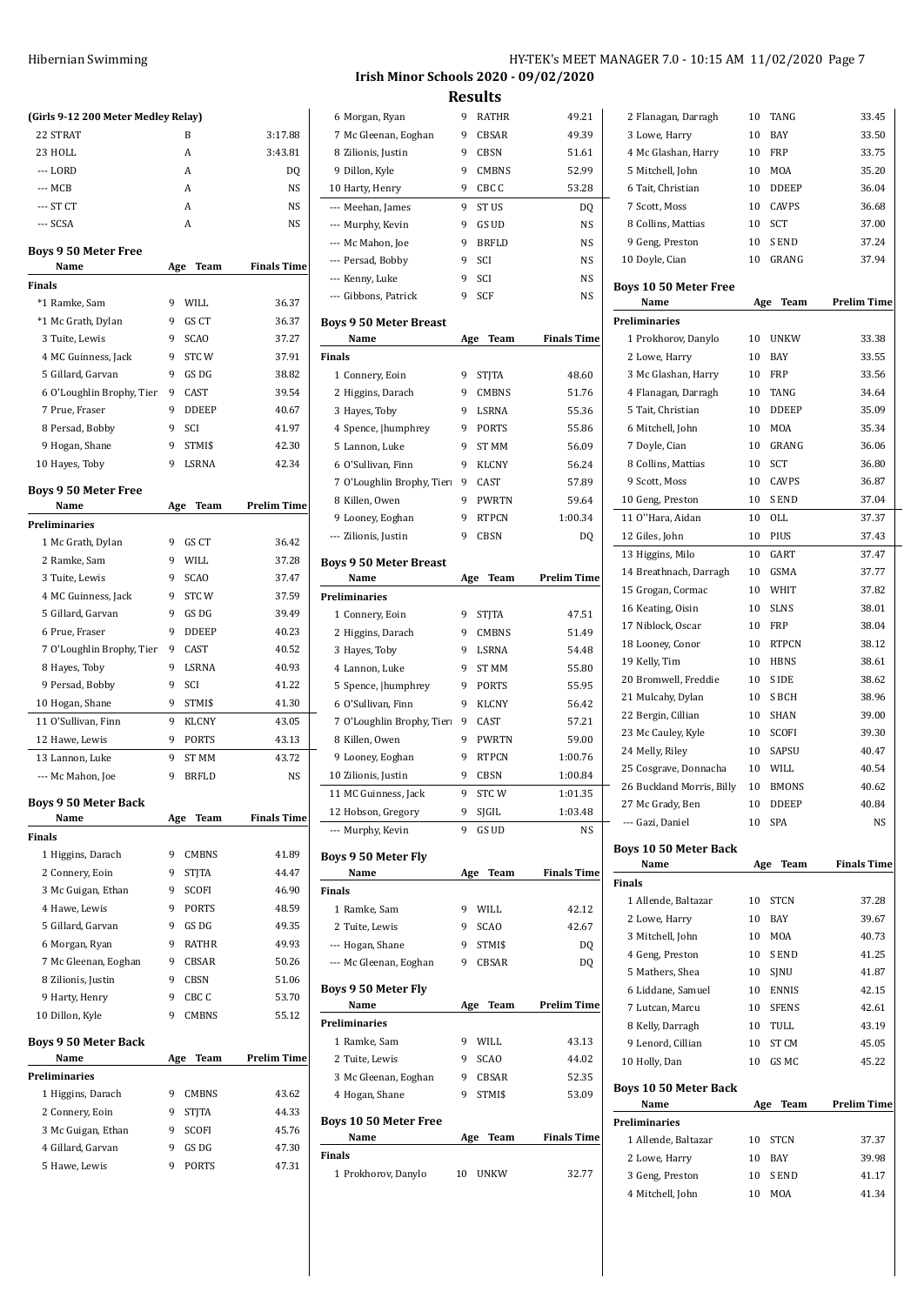| Hibernian Swimming | HY-TEK's MEET MANAGER 7.0 - 10:15 AM 11/02/2020 Page 8 |
|--------------------|--------------------------------------------------------|
|                    | Irish Minor Schools 2020 - 09/02/2020                  |

|                                       | Preliminaries  (Boys 10 50 Meter Back)                                                                               |                                                                                                                                                                                                                                |
|---------------------------------------|----------------------------------------------------------------------------------------------------------------------|--------------------------------------------------------------------------------------------------------------------------------------------------------------------------------------------------------------------------------|
| 10                                    | SJNU                                                                                                                 | 42.06                                                                                                                                                                                                                          |
| 10                                    | TULL                                                                                                                 | 42.82                                                                                                                                                                                                                          |
| 10                                    | <b>ENNIS</b>                                                                                                         | 42.87                                                                                                                                                                                                                          |
| 10                                    | GS MC                                                                                                                | 43.15                                                                                                                                                                                                                          |
| 10                                    | <b>SFENS</b>                                                                                                         | 44.07                                                                                                                                                                                                                          |
| 10                                    | ST CM                                                                                                                | 44.17                                                                                                                                                                                                                          |
| 10                                    | SHAN                                                                                                                 | 44.31                                                                                                                                                                                                                          |
| 10                                    | WHLD                                                                                                                 | 44.73                                                                                                                                                                                                                          |
|                                       | COOPS                                                                                                                | 44.75                                                                                                                                                                                                                          |
| 10                                    | <b>STMB</b>                                                                                                          | 45.69                                                                                                                                                                                                                          |
|                                       |                                                                                                                      | 46.45                                                                                                                                                                                                                          |
| 10                                    |                                                                                                                      | 47.10                                                                                                                                                                                                                          |
|                                       |                                                                                                                      | 47.31                                                                                                                                                                                                                          |
|                                       |                                                                                                                      | 47.65                                                                                                                                                                                                                          |
|                                       |                                                                                                                      | 48.61                                                                                                                                                                                                                          |
|                                       |                                                                                                                      | 48.96                                                                                                                                                                                                                          |
|                                       |                                                                                                                      | 49.28                                                                                                                                                                                                                          |
|                                       |                                                                                                                      | 49.29                                                                                                                                                                                                                          |
|                                       |                                                                                                                      | 49.37                                                                                                                                                                                                                          |
|                                       |                                                                                                                      | 49.44                                                                                                                                                                                                                          |
|                                       |                                                                                                                      | 49.74                                                                                                                                                                                                                          |
|                                       |                                                                                                                      | 49.81                                                                                                                                                                                                                          |
|                                       |                                                                                                                      | 50.89                                                                                                                                                                                                                          |
|                                       |                                                                                                                      | 51.01                                                                                                                                                                                                                          |
|                                       |                                                                                                                      | 53.00                                                                                                                                                                                                                          |
|                                       |                                                                                                                      | 55.29                                                                                                                                                                                                                          |
|                                       |                                                                                                                      | DQ                                                                                                                                                                                                                             |
|                                       |                                                                                                                      | NS                                                                                                                                                                                                                             |
|                                       |                                                                                                                      | NS                                                                                                                                                                                                                             |
|                                       |                                                                                                                      | NS                                                                                                                                                                                                                             |
|                                       |                                                                                                                      | NS                                                                                                                                                                                                                             |
|                                       |                                                                                                                      |                                                                                                                                                                                                                                |
|                                       |                                                                                                                      |                                                                                                                                                                                                                                |
| 10                                    | <b>BRFLD</b>                                                                                                         | NS                                                                                                                                                                                                                             |
| 10                                    | <b>SPA</b>                                                                                                           | NS                                                                                                                                                                                                                             |
| <b>Boys 10 50 Meter Breast</b><br>Age | Team                                                                                                                 | <b>Finals Time</b>                                                                                                                                                                                                             |
|                                       |                                                                                                                      |                                                                                                                                                                                                                                |
| 10                                    | ST CW                                                                                                                | 42.81                                                                                                                                                                                                                          |
|                                       |                                                                                                                      | 46.85                                                                                                                                                                                                                          |
| 10<br>10                              | FRP<br>DDEEP                                                                                                         | 47.64                                                                                                                                                                                                                          |
| 10                                    | <b>SFENS</b>                                                                                                         | 48.14                                                                                                                                                                                                                          |
| 10                                    |                                                                                                                      | 48.33                                                                                                                                                                                                                          |
|                                       | <b>SEB</b>                                                                                                           |                                                                                                                                                                                                                                |
| 10                                    | PIUS                                                                                                                 | 48.46                                                                                                                                                                                                                          |
| 10                                    | CAMP                                                                                                                 | 49.43                                                                                                                                                                                                                          |
| 10                                    | FRP                                                                                                                  | 50.08                                                                                                                                                                                                                          |
| 10<br>10                              | GRANG<br><b>ST NS</b>                                                                                                | 51.65<br>54.12                                                                                                                                                                                                                 |
|                                       |                                                                                                                      |                                                                                                                                                                                                                                |
| <b>Boys 10 50 Meter Breast</b><br>Age | Team                                                                                                                 | <b>Prelim Time</b>                                                                                                                                                                                                             |
|                                       |                                                                                                                      |                                                                                                                                                                                                                                |
| 10                                    | ST CW                                                                                                                | 42.61                                                                                                                                                                                                                          |
| 10                                    | FRP                                                                                                                  | 46.76                                                                                                                                                                                                                          |
| 10                                    | DDEEP                                                                                                                | 46.82                                                                                                                                                                                                                          |
| 10                                    | SFENS                                                                                                                | 48.17                                                                                                                                                                                                                          |
| 10                                    | PIUS                                                                                                                 | 48.87                                                                                                                                                                                                                          |
| 10                                    | SEB                                                                                                                  | 48.88                                                                                                                                                                                                                          |
| 10                                    | FRP                                                                                                                  | 49.00                                                                                                                                                                                                                          |
| 10                                    | CAMP                                                                                                                 | 49.57                                                                                                                                                                                                                          |
| 10                                    | GRANG                                                                                                                | 50.04                                                                                                                                                                                                                          |
|                                       | 10<br>10<br>10<br>10<br>10<br>10<br>10<br>10<br>10<br>10<br>10<br>10<br>10<br>10<br>10<br>10<br>10<br>10<br>10<br>10 | 10<br><b>SLNS</b><br>CREAU<br>S ANT<br>FRP<br>S E B<br>CAMP<br><b>BMONS</b><br>WILL<br>SCOFI<br>S IDE<br>PIPSU<br><b>SCLAP</b><br><b>BURR</b><br>SCI<br>STJTA<br>RNMM<br><b>NORAN</b><br>PIUS<br>MDSC<br>BRIDG<br><b>STNPS</b> |

| 11 Conway, Sean                | 10  | GS MC        | 51.21              |
|--------------------------------|-----|--------------|--------------------|
| 12 Houston, Evan               | 10  | STNPS        | 51.38              |
| 13 Griffin, Eoghan             | 10  | <b>PXIPS</b> | 51.66              |
| 14 Creighton, Ewan             | 10  | VIC          | 52.30              |
| 15 Weweymouth, Harry           | 10  | <b>PWRTN</b> | 52.31              |
| 16 Hickey Ayuso, Patrick       | 10  | <b>RNMM</b>  | 53.82              |
| 17 Mulcahy, Dylan              | 10  | S BCH        | 54.21              |
| 18 O'Connor, Max               | 10  | GLSHN        | 54.81              |
| 19 Marley, Ray                 | 10  | PIUS         | 56.14              |
| 20 Melly, Riley                | 10  | SAPSU        | 57.11              |
| --- Murray, Peter              | 10  | SBHR         | DQ                 |
| --- Dilleen, Shane             | 10  | <b>BRFLD</b> | NS                 |
| --- Coll, Leon                 | 10  | <b>STJTA</b> | NS                 |
|                                |     |              |                    |
| Boys 10 50 Meter Fly           |     |              |                    |
| Name                           | Age | Team         | <b>Finals Time</b> |
| <b>Finals</b>                  |     |              |                    |
| 1 Duda, Scott                  | 10  | ST CW        | 35.09              |
| 2 Allende, Baltazar            | 10  | STCN         | 36.50              |
| 3 Flanagan, Darragh            | 10  | <b>TANG</b>  | 37.43              |
| 4 Prokhorov, Danylo            | 10  | <b>UNKW</b>  | 37.44              |
| 5 Kelly, Tim                   | 10  | <b>HBNS</b>  | 40.83              |
| 6 Scott, Moss                  | 10  | <b>CAVPS</b> | 40.86              |
| 7 Higgins, Milo                | 10  | GART         | 41.60              |
| 8 Boyle, Daniel                | 10  | FORN         | 42.20              |
| 9 Conway, Sean                 | 10  | GS MC        | 42.42              |
| 10 O"Hara, Aidan               | 10  | OLL          | 43.81              |
| Boys 10 50 Meter Fly           |     |              |                    |
| Name                           | Age | Team         | <b>Prelim Time</b> |
| Preliminaries                  |     |              |                    |
| 1 Duda, Scott                  | 10  | ST CW        | 36.14              |
| 2 Flanagan, Darragh            | 10  | TANG         | 36.87              |
| 3 Prokhorov, Danylo            | 10  | <b>UNKW</b>  | 37.23              |
| 4 Allende, Baltazar            | 10  | <b>STCN</b>  | 37.81              |
| 5 Scott, Moss                  | 10  | <b>CAVPS</b> | 41.47              |
| 6 Boyle, Daniel                | 10  | <b>FORN</b>  | 41.84              |
| 7 Conway, Sean                 | 10  | GS MC        | 41.97              |
| 8 Higgins, Milo                | 10  | <b>GART</b>  | 42.31              |
| 9 Kelly, Tim                   | 10  | <b>HBNS</b>  | 42.38              |
| 10 O"Hara, Aidan               | 10  | 0LL          | 42.64              |
| 11 Mathers, Shea               | 10  | SJNU         | 43.02              |
| 12 Slattery, John              | 10  | <b>STMB</b>  | 43.54              |
| 13 Liddane, Samuel             | 10  | <b>ENNIS</b> | 44.95              |
| 14 Galvin, Ciaran              | 10  | S ANT        | 46.08              |
| 15 Looney, Conor               | 10  | <b>RTPCN</b> | 46.34              |
| 16 Wilson, Josh                | 10  | <b>MKTPS</b> | 47.35              |
| 17 Stevens, Luke               | 10  | FRP          | 47.39              |
| 18 Lenord, Cillian             | 10  | ST CM        | 47.59              |
| 19 Coleman, Murray             | 10  | LNPSU        | 48.15              |
| 20 Hutchinson, Max             | 10  | CGPSU        | 48.85              |
| 21 Breathnach, Darragh         | 10  | GSMA         | 50.05              |
| 22 Nicholl, Matthew            | 10  | CREAU        | 50.76              |
| 23 Mc Grady, Ben               | 10  | DDEEP        | 51.44              |
| 24 Mc Keever, Aaron            | 10  | SJNU         | 52.96              |
|                                |     |              |                    |
| Boys 9-10 200 Meter Free Relay |     |              |                    |
| Team                           |     | Relay        | <b>Finals Time</b> |
| 1 FRP                          |     | A            | 2:31.65            |
| 2 WILL                         |     | Α            | 2:37.15            |
| 3 DDEEP                        |     | A            | 2:45.24            |
| 4 SCOFI                        |     |              |                    |
|                                |     | A            | 2:46.22            |
| 5 SCI                          |     | Α            | 3:00.21            |

| 6 GSMA                           | A                  | 3:00.50            |
|----------------------------------|--------------------|--------------------|
| 7 SBHR                           | Α                  | 3:07.06            |
| 8 CMBNS                          | A                  | 3:12.13            |
| --- S BCH                        | A                  | NS                 |
| --- STJA                         | Α                  | <b>NS</b>          |
|                                  |                    |                    |
| Boys 9-10 200 Meter Medley Relay |                    |                    |
| Team                             | Relay              | <b>Finals Time</b> |
| 1 WILL                           | A                  | 3:09.98            |
| 2 SCOFI                          | Α                  | 3:16.14            |
| 3 SCI                            | Α                  | 3:31.07            |
| 4 CMBNS                          | A                  | 3:37.59            |
| $-$ GSMA                         | A                  | DQ                 |
| --- FRP                          | A                  | DQ                 |
| --- S BCH                        | A                  | NS                 |
| --- STJA                         | Α                  | <b>NS</b>          |
| <b>Boys 11 50 Meter Free</b>     |                    |                    |
| Name                             | Age<br><b>Team</b> | <b>Finals Time</b> |
| <b>Finals</b>                    |                    |                    |
| 1 Weafer, Ashley                 | 11<br><b>STMAD</b> | 30.20              |
| 2 Rowlands, Eoghan               | 11<br>WILL         | 30.83              |
| 3 Scaringella, Davide            | STMA\$<br>11       | 31.66              |
| 4 Semchiy, Sean                  | S ANT<br>11        | 32.35              |
| 5 Carroll, Conor                 | GOWR<br>11         | 32.69              |
| 6 Mc Connon, Sean                | SMNSG<br>11        | 33.05              |
| 7 Rada, John                     | 11<br>SAPSC        | 33.30              |
| 8 Murphy, Kevin OG               | 11<br><b>STDOM</b> | 33.35              |
| *9 Hanley, Phelim                | <b>SANT</b><br>11  | 33.39              |
| *9 Rohan, Daniel                 | <b>STB</b><br>11   | 33.39              |
|                                  |                    |                    |
| <b>Boys 11 50 Meter Free</b>     |                    |                    |
| Name                             | Team               |                    |
|                                  | Age                | Prelim Time        |
| Preliminaries                    |                    |                    |
| 1 Weafer, Ashley                 | <b>STMAD</b><br>11 | 31.03              |
| 2 Rowlands, Eoghan               | WILL<br>11         | 31.04              |
| 3 Scaringella, Davide            | STMA\$<br>11       | 31.43              |
| 4 Carroll, Conor                 | GOWR<br>11         | 32.53              |
| 5 Semchiy, Sean                  | S ANT<br>11        | 32.73              |
| 6 Rohan, Daniel                  | <b>STB</b><br>11   | 32.94              |
| 7 Mc Connon, Sean                | SMNSG<br>11        | 33.15              |
| 8 Hanley, Phelim                 | 11<br>S ANT        | 33.57              |
| 9 Murphy, Kevin OG               | STDOM<br>11        | 33.65              |
| 10 Rada, John                    | SAPSC<br>11        | 33.86              |
| 11 O'Connor, Liam                | 11<br>S EON        | 33.95              |
| 12 O'Grady, Matthew              | 11<br><b>BDARE</b> | 33.97              |
| 13 Maher, Frank                  | 11<br>RATH!        | 34.15              |
| 14 Rice, Matthew                 | SCPSD<br>11        | 34.46              |
| 15 Turner, Sean                  | BRC<br>11          | 34.89              |
| 16 Lazowsla, Philip              | MT SN<br>11        | 34.96              |
| 17 Lennon, Tadgh                 | SMCB<br>11         | 35.25              |
| 18 Mooney, Rory                  | TWVPS<br>11        | 35.28              |
| 19 Wallace, Ben                  | 11<br>HLYPS        | 35.56              |
| 20 Black, Oscar                  | <b>DICPS</b><br>11 | 35.73              |
| *21 Harte, Conor                 | CMBNS<br>11        | 35.78              |
| *21 Mc Kinlay, Archie            | PIUS<br>11         | 35.78              |
| 23 Mc Kenna, Matthew             | STJCA<br>11        | 35.87              |
| 24 Vargas, Daniel                | CAST!<br>11        | 36.14              |
| 25 O'Neill, Padraig              | TCLA<br>11         | 36.52              |
| 26 Brennan, Matthew              | CAST!<br>11        | 36.81              |
| --- Bell, Josh                   | 11<br>RMORE        | NS                 |
| --- Kinnarney, Calan             | STCO<br>11         | NS                 |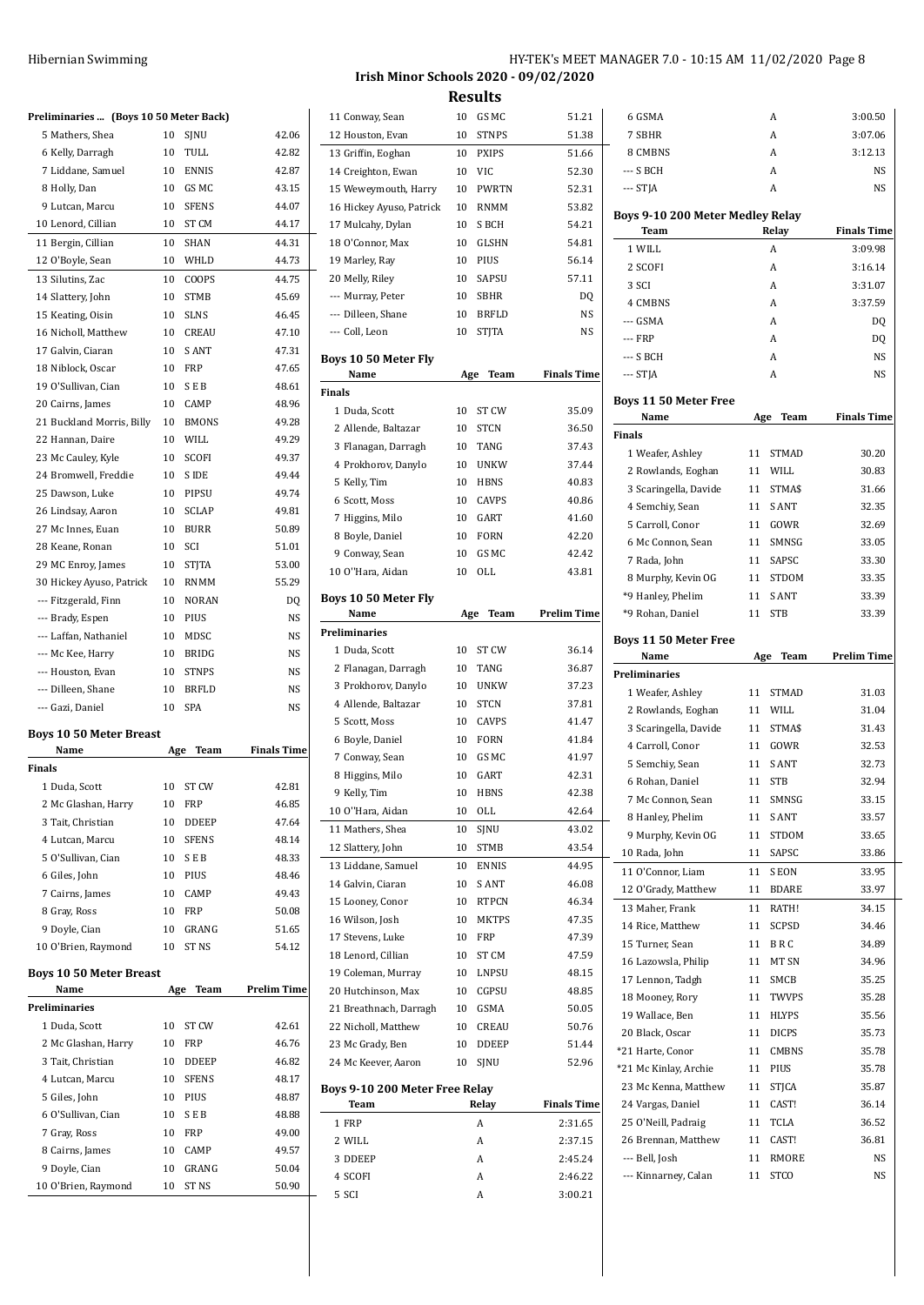| <b>Boys 11 50 Meter Back</b><br>Name                      | Age      | Team                  | <b>Finals Time</b>          |
|-----------------------------------------------------------|----------|-----------------------|-----------------------------|
| Finals                                                    |          |                       |                             |
| 1 Jackson, Cameron                                        | 11       | <b>STBC</b>           | 35.78                       |
| 2 Weafer, Ashley                                          | 11       | <b>STMAD</b>          | 35.93                       |
| 3 Hale, Alexander                                         | 11       | MCB                   | 35.95                       |
| 4 Randles, Will                                           | 11       | <b>KPLR</b>           | 37.55                       |
| 5 Rada, John                                              | 11       | SAPSC                 | 37.58                       |
| 6 Read, Culann                                            | 11       | G U R                 | 37.61                       |
| 7 Browne, Jamie                                           | 11       | MYGLS                 | 39.81                       |
| 8 Semchiy, Sean                                           | 11       | <b>SANT</b>           | 40.24                       |
| 9 Goss, Conor                                             | 11       | <b>STFU</b>           | 40.27                       |
|                                                           | 11       | PIUS                  | 40.33                       |
| 10 Mc Kinlay, Archie                                      |          |                       |                             |
| Boys 11 50 Meter Back<br>Name                             | Age      | Team                  | <b>Prelim Time</b>          |
| Preliminaries                                             |          |                       |                             |
| 1 Jackson, Cameron                                        | 11       | <b>STBC</b>           | 36.04                       |
| 2 Hale, Alexander                                         | 11       | MCB                   | 37.10                       |
| 3 Weafer, Ashley                                          | 11       | <b>STMAD</b>          | 37.22                       |
| 4 Read, Culann                                            | 11       | G U R                 | 37.53                       |
|                                                           |          | <b>SAPSC</b>          |                             |
| 5 Rada, John                                              | 11       |                       | 37.81                       |
| 6 Randles, Will                                           | 11       | KPLR                  | 37.98                       |
| 7 Semchiy, Sean                                           | 11       | S ANT                 | 39.87                       |
| 8 Browne, Jamie                                           | 11       | <b>MYGLS</b>          | 39.88                       |
| 9 Mc Kinlay, Archie                                       | 11       | PIUS                  | 39.90                       |
| 10 Lazowsla, Philip                                       | 11       | MT SN                 | 40.29                       |
| 11 Goss, Conor                                            | 11       | STFU                  | 40.38                       |
| 12 O'Driscoll, Liam                                       | 11       | <b>DNDRO</b>          | 41.23                       |
| 13 Laudon, Bjarne                                         | 11       | CAST!                 | 41.34                       |
| 14 Horgan, Rohan                                          | 11       | S BCH                 | 41.78                       |
| 15 Wallace, Ben                                           | 11       | <b>HLYPS</b>          | 42.39                       |
| 16 Diver, Colm                                            | 11       | SJEPS                 | 42.44                       |
| 17 Mullan, Neal                                           | 11       | ST BR                 | 43.67                       |
| --- Marchenko, Ignat                                      | 11       | <b>TEMP</b>           | NS                          |
| --- Kinnarney, Calan                                      | 11       | <b>STCO</b>           | N <sub>S</sub>              |
| <b>Boys 11 50 Meter Breast</b>                            |          |                       |                             |
| Name                                                      | Age      | Team                  | <b>Finals Time</b>          |
|                                                           |          |                       |                             |
|                                                           |          |                       |                             |
| 1 Merrigan, Luke                                          | 11       | RTMRA                 | 41.03                       |
| 2 Mc Connon, Sean                                         | 11       | SMNSG                 | 41.92                       |
|                                                           | 11       | STPA\$                | 42.21                       |
| 3 Cojocaru, Dan                                           | 11       | <b>BKELL</b>          | 43.68                       |
| 4 Gallagher, Cailean                                      |          |                       |                             |
| 5 Scaringella, Davide                                     | 11       | STMA\$                | 43.69                       |
| 6 Mc Ilroy, James                                         | 11       | S CLM                 | 44.68                       |
| 7 Yanushkevich, Michael                                   | 11       | <b>NAMPS</b>          | 46.06                       |
| 8 Bugler, Thomas                                          | 11       | S ANT                 | 46.43                       |
| 9 Stanford, Oliver                                        | 11<br>11 | <b>BIRPS</b>          | 47.35<br>48.02              |
| 10 Scramdrett, Ben                                        |          | CGPSU                 |                             |
| Name                                                      | Age      | Team                  |                             |
|                                                           |          |                       |                             |
| 1 Mc Connon, Sean                                         | 11       | SMNSG                 | 41.28                       |
| 2 Merrigan, Luke                                          | 11       | <b>RTMRA</b>          | 41.39                       |
| 3 Cojocaru, Dan                                           | 11       | STPA\$                | 42.25                       |
| 4 Scaringella, Davide                                     | 11       | STMA\$                | <b>Prelim Time</b><br>42.93 |
| Finals<br><b>Boys 11 50 Meter Breast</b><br>Preliminaries | 11       | S CLM                 | 44.66                       |
| 5 Mc Ilroy, James                                         |          |                       |                             |
| 6 Gallagher, Cailean                                      | 11       | BKELL                 | 45.60                       |
| 7 Bugler, Thomas<br>8 Yanushkevich, Michael               | 11<br>11 | S ANT<br><b>NAMPS</b> | 45.98<br>46.01              |

# Hibernian Swimming **HY-TEK's MEET MANAGER 7.0 - 10:15 AM 11/02/2020** Page 9 **Irish Minor Schools 2020 - 09/02/2020**

**Results** 9 Stanford, Oliver 11 BIRPS 47.28 Scramdrett, Ben 11 CGPSU 47.40 Coyne, Peter 11 BALMW 47.94 Allen, Marco 11 CFERG 49.69 --- Bleakley, Markus 11 MILPS DQ --- Pantic, Lika 11 HFAM NS --- Finlayson, Dai-re 11 STAJ NS **Boys 11 50 Meter Fly Name Age Team Finals Time Finals** Rowlands, Eoghan 11 WILL 33.99 2 Read, Culann 11 G U R 35.31 Woolley, David 11 CLAR 35.39 Yanushkevich, Michael 11 NAMPS 36.10 Murphy, Kevin OG 11 STDOM 37.04 Randles, Will 11 KPLR 37.77 Rice, Matthew 11 SCPSD 38.31 Staunton, Rory 11 WILL 38.97 Harte, Conor 11 CMBNS 39.74 O'Brien, Tadhg 11 BUN M 42.41 **Boys 11 50 Meter Fly Name Age Team Prelim Time Preliminaries** 1 Read, Culann 11 G U R 35.90 2 Woolley, David 11 CLAR 36.45 Randles, Will 11 KPLR 36.75 Rowlands, Eoghan 11 WILL 36.87 Yanushkevich, Michael 11 NAMPS 37.01 Murphy, Kevin OG 11 STDOM 38.07 Rice, Matthew 11 SCPSD 39.25 8 Staunton, Rory 11 WILL 39.60 Harte, Conor 11 CMBNS 40.39 Timmons, Lewis 11 ARDA 40.40 11 O'Brien, Tadhg 11 BUN M 41.67 12 Lennon, Tadgh 11 SMCB 41.77 13 Boersma, Jan 11 OLL 41.85 Milaszenicz, Mateusz 11 CBSN 42.90 Walsh, Donnacha 11 WILL 43.14 Newman, Joshua 11 BHOLU 43.15 Banks, Cillian O'Bruac 11 SCI 43.20 Staats Howard, Sam 11 MACOS 44.04 19 Mahony, Christian 11 ST JB 44.13 20 Smyth, Sam 11 CMBNS 46.87 21 Cassidy, Callum 11 GRANG 48.88 --- Phelan, Charlie 11 SRONN NS **Boys 11 100 Meter IM Name Age Team Finals Time** Merrigan, Luke 11 RTMRA 1:16.97 2 Jackson, Cameron 11 STBC 1:18.85 Hale, Alexander 11 MCB 1:22.83 4 Mc Ilroy, James 11 S CLM 1:23.06 Carroll, Conor 11 GOWR 1:23.12 Bugler, Thomas 11 S ANT 1:23.93 Rohan, Daniel 11 STB 1:24.49 8 O'Grady, Matthew 11 BDARE 1:24.83 9 Gallagher, Cailean 11 BKELL 1:24.99 Laudon, Bjarne 11 CAST! 1:28.87 11 O'Brien, Tadhg 11 BUN M 1:29.07 Staunton, Rory 11 WILL 1:29.38 13 Boersma, Jan 11 OLL 1:30.30

| *14 O'Connor, Liam            |     |              |                    |
|-------------------------------|-----|--------------|--------------------|
|                               | 11  | S EON        | 1:31.11            |
| *14 Banks, Cillian O'Bruac    | 11  | SCI          | 1:31.11            |
| 16 O'Driscoll, Liam           | 11  | <b>DNDRO</b> | 1:31.22            |
| 17 Timmons, Lewis             | 11  | ARDA         | 1:31.71            |
| 18 Hwang, Jun                 | 11  | RAHA         | 1:32.38            |
| 19 Goss, Conor                | 11  | <b>STFU</b>  | 1:32.46            |
| 20 Staats Howard, Sam         | 11  | MACOS        | 1:34.36            |
| 21 Smyth, Sam                 | 11  | <b>CMBNS</b> | 1:37.98            |
| 22 Monaghan, Joseph           | 11  | SCI          | 1:38.51            |
| 23 Agbaje, Reuben             | 11  | CAMP         | 1:39.93            |
| --- Finlayson, Dai-re         | 11  | <b>STAJ</b>  | NS                 |
|                               |     |              |                    |
| <b>Boys 12 50 Meter Free</b>  |     |              |                    |
| Name<br><b>Finals</b>         | Age | Team         | <b>Finals Time</b> |
|                               |     |              |                    |
| 1 Mc Carthy, Donnacha         | 12  | SAIN         | 29.34              |
| 2 O'Rourke, Tom               | 12  | <b>STCO</b>  | 30.41              |
| 3 O'Leary, David              | 12  | <b>SANT</b>  | 30.63              |
| 4 Gillard, Conal              | 12  | GS DG        | 30.93              |
| 5 Gartley, Oliver             | 12  | MCB          | 30.95              |
| 6 Costello, Jack              | 12  | S EON        | 31.07              |
| 7 Leane, Donnacha             | 12  | <b>SPN</b>   | 31.12              |
| 8 Lannon, Jamie               | 12  | SMCEU        | 31.26              |
| 9 Corbett, Conor              | 12  | GSCN         | 31.45              |
| 10 Cuddihy, Paddy             | 12  | <b>BURN</b>  | 31.53              |
| <b>Boys 12 50 Meter Free</b>  |     |              |                    |
| Name                          | Age | <b>Team</b>  | <b>Prelim Time</b> |
| Preliminaries                 |     |              |                    |
| 1 Mc Carthy, Donnacha         | 12  | SAIN         | 29.26              |
| 2 O'Rourke, Tom               | 12  | <b>STCO</b>  | 30.37              |
| 3 Gartley, Oliver             | 12  | MCB          | 30.72              |
| 4 O'Leary, David              | 12  | S ANT        | 30.98              |
| 5 Corbett, Conor              | 12  | GSCN         | 31.02              |
| 6 Gillard, Conal              | 12  | GS DG        | 31.32              |
| 7 Costello, Jack              | 12  | S EON        | 31.35              |
| 8 Leane, Donnacha             | 12  | <b>SPN</b>   | 31.43              |
| 9 Lannon, Jamie               | 12  | SMCEU        | 31.44              |
| 10 Cuddihy, Paddy             | 12  | <b>BURN</b>  | 31.53              |
| 11 Townsley, Shaun            | 12  | <b>BASFC</b> | 31.93              |
| 12 Mullen, Andrew             | 12  | STMB         |                    |
| 13 Karchenko, Alan            |     |              |                    |
|                               |     |              | 32.34              |
|                               | 12  | SPADN        | 32.42              |
| 14 Lynch, Philip              | 12  | SBHR         | 32.74              |
| 15 Magill, Charlie            | 12  | ACBNU        | 32.80              |
| 16 Hanrahan, Garry            | 12  | <b>RTKVN</b> | 32.91              |
| 17 Kelly, Ben                 | 12  | <b>MKSTN</b> | 33.07              |
| 18 O'Brien, Christian         | 12  | ATH          | 33.18              |
| 19 Gunn, Dylan                | 12  | ST JB        | 33.21              |
| 20 O'Leary, Ollie             | 12  | PIUS         | 33.29              |
| 21 Ruddy, Leon                | 12  | LUJHS        | 33.44              |
| 22 King, Kerrin               | 12  | PIUS         | 33.83              |
| 23 Mc Carroll, James          | 12  | SPREP        | 34.00              |
| 24 O'Brien, Cathal            | 12  | TEMP!        | 34.07              |
| 25 Eakin, Daniel              | 12  | CGSU         | 34.61              |
| --- Mc Alinden, Daniel        | 12  | SCCNU        | NS                 |
| --- Ball, Graham              | 12  | BRFLD        | NS                 |
|                               |     |              |                    |
| Boys 12 50 Meter Back<br>Name | Age | Team         | <b>Finals Time</b> |
| Finals                        |     |              |                    |
| 1 Daniels-Howard, Zach        | 12  | S BRD        | 33.96              |
| 2 Horgan, Daragh              | 12  | MLFRD        | 34.10              |
| 3 Farren, Cormac              | 12  | OLSPK        | 34.18              |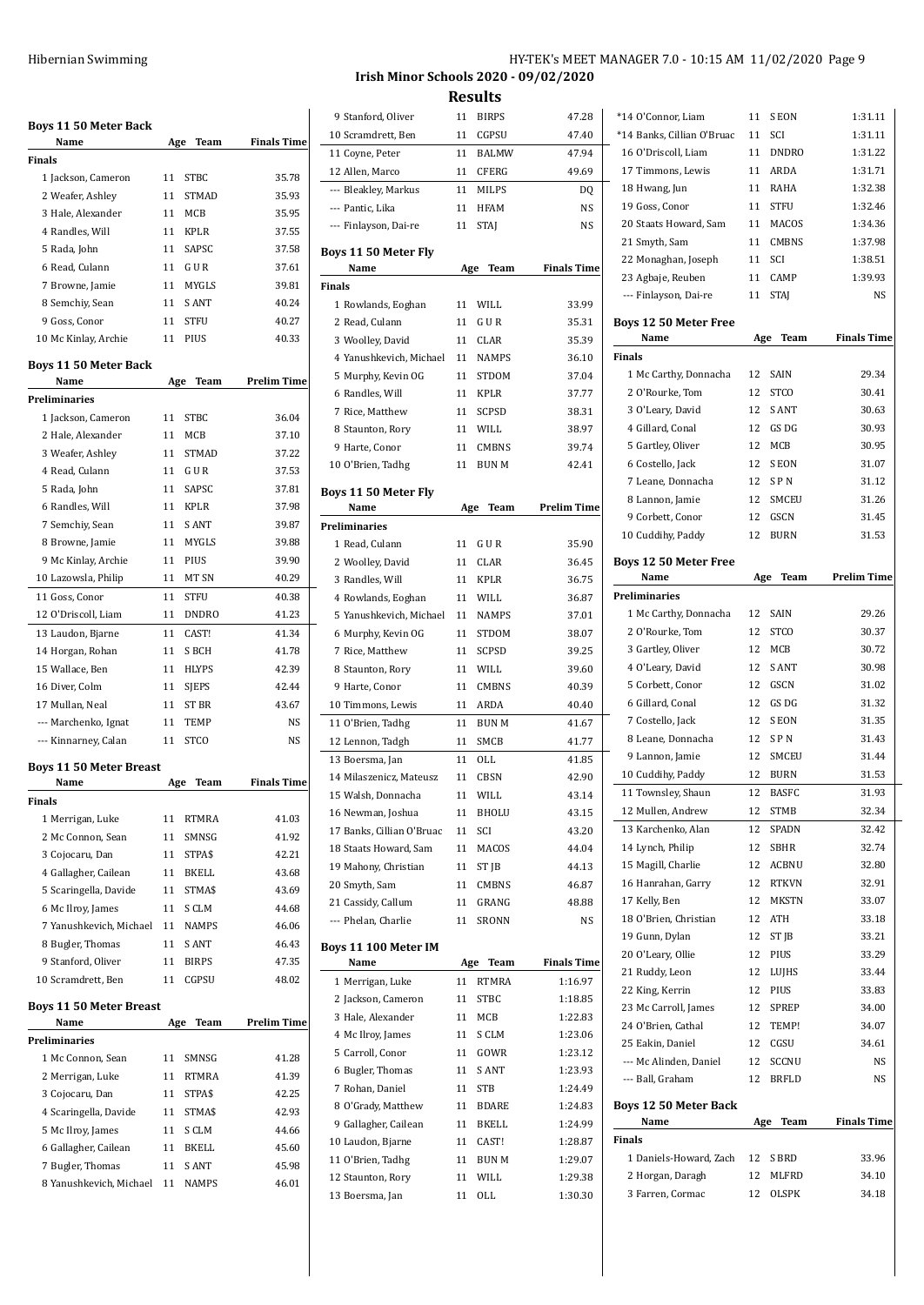| Finals  (Boys 12 50 Meter Back) |     |                  |                    |
|---------------------------------|-----|------------------|--------------------|
| 4 Dougan, Harry                 | 12  | <b>RSA</b>       | 35.55              |
| *5 O'Seachnasaigh, Conall       | 12  | GSOI             | 35.64              |
| *5 Murphy, Cillian              | 12  | PIUS             | 35.64              |
| 7 Middleton, Ian                | 12  | GLNK             | 35.84              |
| 8 Dillon, Evan                  | 12  | <b>CMBNS</b>     | 37.15              |
| 9 Cuddihy, Paddy                | 12  | <b>BURN</b>      | 37.29              |
| 10 Gillard, Conal               | 12  | GS DG            | 37.40              |
| <b>Boys 12 50 Meter Back</b>    |     |                  |                    |
| Name                            | Age | Team             | <b>Prelim Time</b> |
| <b>Preliminaries</b>            |     |                  |                    |
| 1 Daniels-Howard, Zach          | 12  | S BRD            | 34.40              |
| 2 Horgan, Daragh                | 12  | <b>MLFRD</b>     | 34.48              |
| 3 Farren, Cormac                | 12  | <b>OLSPK</b>     | 34.71              |
| 4 O'Seachnasaigh, Conall        | 12  | GSOI             | 35.69              |
| 5 Murphy, Cillian               | 12  | PIUS             | 36.26              |
| 6 Middleton, Ian                | 12  | <b>GLNK</b>      | 36.70              |
| 7 Dillon, Evan                  | 12  | <b>CMBNS</b>     | 36.85              |
| 8 Dougan, Harry                 | 12  | <b>RSA</b>       | 36.92              |
| 9 Gillard, Conal                | 12  | GS DG            | 36.93              |
| 10 Cuddihy, Paddy               | 12  | <b>BURN</b>      | 37.06              |
| 11 Smyth, Liam                  | 12  | <b>SCI</b>       | 37.18              |
| 12 Gartley, Oliver              | 12  | <b>MCB</b>       | 37.64              |
| *13 Hamilton, Finn              | 12  | WILL             | 37.66              |
| *13 Kinnarney, Conor            | 12  | <b>STCO</b>      | 37.66              |
| *15 Kopczynski, Vincent         | 12  | MODEL            | 37.78              |
| *15 Conway, Tadhg               | 12  | GS MC            | 37.78              |
| 17 Hanrahan, Garry              | 12  | <b>RTKVN</b>     | 37.80              |
| 18 Stanley, Adam                | 12  | MCB              | 37.97              |
| 19 Eakin, Daniel                | 12  | CGSU             | 38.02              |
| 20 Hanley, Pierce               | 12  | S ANT            | 38.11              |
| 21 Mullen, Andrew               | 12  | <b>STMB</b>      | 38.19              |
| 22 Laudon, Kjell                | 12  | CAST!            | 38.20              |
| 23 Mc Carroll, James            | 12  | <b>SPREP</b>     | 38.29              |
| 24 Cormican, Mark               | 12  | <b>CRBNE</b>     | 38.37              |
| 25 Donnelly, Turlough           | 12  | <b>BHRI</b>      | 38.84              |
| 26 Petrayskas, Dovydas          | 12  | SPADN            | 39.16              |
| 27 Little. Kioni                | 12  | <b>PORTS</b>     | 39.38              |
| 28 MC Daniel, Cameron           | 12  | GSCR             | 40.17              |
| 29 Garry, Finn                  | 12  | ACBNU            | 40.36              |
| 30 Mawhinney, Bryn              | 12  | <b>BRA</b>       | 40.68              |
| 31 Atkinson, Ben                | 12  | WLLHS            | 41.16              |
| 32 Byrd, Thomas                 | 12  | S IOS            | 41.28              |
| 33 Mc Gurgan, Cahir             | 12  | SPADN            | 41.56              |
| 34 O'Leary, Ollie               | 12  | PIUS             | 41.78              |
| 35 MC Guigan, Shane             | 12  | AUGH             | 41.94              |
| --- Webb, Daniel                | 12  | GSOI             | NS                 |
| --- Meehan, Brian               | 12  | ST <sub>US</sub> | NS                 |
| <b>Boys 12 50 Meter Breast</b>  |     |                  |                    |
| Name                            | Age | Team             | <b>Finals Time</b> |
| Finals                          |     |                  |                    |
| 1 Corbett, Conor                | 12  | GSCN             | 38.54              |
| 2 Meenan, Liam                  | 12  | SCCDY            | 38.87              |
| 3 Dougan, Harry                 | 12  | RSA              | 38.97              |
| 4 O'Brien, Cathal               | 12  | TEMP!            | 40.03              |
| 5 Karchenko, Alan               | 12  | SPADN            | 41.01              |
| 6 Townsley, Shaun               | 12  | <b>BASFC</b>     | 41.20              |
| 7 O'Sullivan, Jack              | 12  | <b>SEB</b>       | 41.37              |
| 8 Newman, Alex                  | 12  | <b>BGS</b>       | 41.46              |
| 9 Mc Combe, Ross                | 12  | POYNT            | 41.99              |

## HY-TEK's MEET MANAGER 7.0 - 10:15 AM 11/02/2020 Page 10 **Irish Minor Schools 2020 - 09/02/2020**

**Results**

| 10 Mc Parland, James                   | 12  | SPADN        | 42.18              |
|----------------------------------------|-----|--------------|--------------------|
| <b>Boys 12 50 Meter Breast</b><br>Name | Age | Team         | <b>Prelim Time</b> |
| <b>Preliminaries</b>                   |     |              |                    |
| 1 Corbett, Conor                       | 12  | GSCN         | 38.67              |
| 2 Dougan, Harry                        |     | <b>RSA</b>   | 39.02              |
|                                        | 12  |              |                    |
| 3 Meenan, Liam                         | 12  | <b>SCCDY</b> | 39.81              |
| 4 O'Brien, Cathal                      | 12  | TEMP!        | 40.97              |
| 5 Townsley, Shaun                      | 12  | <b>BASFC</b> | 41.04              |
| 6 O'Sullivan, Jack                     | 12  | <b>SEB</b>   | 41.06              |
| 7 Mc Combe, Ross                       | 12  | POYNT        | 41.26              |
| 8 Karchenko, Alan                      | 12  | SPADN        | 41.32              |
| 9 Mc Parland, James                    | 12  | <b>SPADN</b> | 41.36              |
| 10 Newman, Alex                        | 12  | <b>BGS</b>   | 41.39              |
| 11 O'Brien, Christian                  | 12  | ATH          | 41.47              |
| 12 Byrne, Blake                        | 12  | S N C        | 41.66              |
| 13 Wilson, Ben                         | 12  | <b>ABPSU</b> | 41.75              |
| 14 O'Leary, David                      | 12  | S ANT        | 42.22              |
| 15 Stewart, Dylan                      | 12  | <b>MKTHS</b> | 44.48              |
| 16 Stanley, Adam                       | 12  | MCB          | 44.66              |
| 17 Mc Keever, Oran                     | 12  | <b>ACBNU</b> | 46.87              |
| --- Ewart, Adam                        | 12  | <b>BANBU</b> | D <sub>O</sub>     |
| --- Hill, Cathal                       | 12  | SMBU         | NS                 |
| --- Dilleen, Jack                      | 12  | BRFLD        | NS                 |
|                                        |     |              |                    |
| Boys 12 50 Meter Fly                   |     |              |                    |
| Name                                   | Age | Team         | <b>Finals Time</b> |
| Finals                                 |     |              |                    |
| 1 Griffin, Ryan                        | 12  | RAIU         | 31.77              |
| 2 Bickerstaffe, Ben                    | 12  | WLLHS        | 32.48              |
| 3 O'Sullivan, Jack                     | 12  | <b>SEB</b>   | 35.28              |
| 4 Gunn, Dylan                          | 12  | ST JB        | 35.37              |
| 5 Leane, Donnacha                      | 12  | SPN          | 35.43              |
| 6 Dowling, Luke                        | 12  | <b>DUNMO</b> | 36.31              |
| 7 Kravchenko, Andriy                   | 12  | ASG          | 36.58              |
| 8 Mc Glue, Oisin                       | 12  | <b>BERN</b>  | 36.69              |
| 9 Murphy, Cillian                      | 12  | PIUS         | 36.85              |
| 10 Smith, Cathal                       | 12  | STDOM        | 36.91              |
|                                        |     |              |                    |
| Boys 12 50 Meter Fly                   |     |              |                    |
| Name                                   | Age | Team         | <b>Prelim Time</b> |
| <b>Preliminaries</b>                   |     |              |                    |
| 1 Griffin, Ryan                        | 12  | RAIU         | 32.07              |
| 2 Bickerstaffe, Ben                    | 12  | WLLHS        | 32.76              |
| 3 Murphy, Cillian                      | 12  | PIUS         | 35.54              |
| 4 Leane, Donnacha                      | 12  | SPN          | 35.65              |
| 5 Mc Glue, Oisin                       | 12  | <b>BERN</b>  | 35.90              |
| 6 Gunn, Dylan                          | 12  | ST JB        | 36.03              |
| 7 Kravchenko, Andriy                   | 12  | ASG          | 36.35              |
| 8 O'Sullivan, Jack                     | 12  | S E B        | 36.49              |
| 9 Dowling, Luke                        | 12  | DUNMO        | 37.30              |
| 10 Smith, Cathal                       | 12  | STDOM        | 37.32              |
| *11 Ruddy, Leon                        | 12  | LUJHS        | 37.58              |
| *11 Healy, Tom                         | 12  | SCI          | 37.58              |
| <b>Swim-Off Required</b>               |     |              |                    |
| 13 Kelly, Ben                          | 12  | MKSTN        | 37.67              |
| 14 Staworzynski, Oliver                | 12  | BRA          | 37.72              |
| 15 Mc Gurgan, Cahir                    | 12  | SPADN        | 37.79              |
| 16 Little, Kioni                       | 12  | <b>PORTS</b> | 37.87              |
| 17 Melly, Danin                        | 12  | SCCDY        | 38.26              |
| 18 Grimason, Daniel                    | 12  | MCB          | 38.33              |
| 19 Mawhinney, Bryn                     | 12  | BRA          | 38.37              |
|                                        |     |              |                    |

| 20 Ford, Ryan                           | 12  | <b>BIRPS</b>     | 38.60              |
|-----------------------------------------|-----|------------------|--------------------|
| 21 Magorrian, Callum                    | 12  | <b>KILHS</b>     | 38.61              |
| 22 Buckley, Evan                        | 12  | SPM              | 39.31              |
| 23 Kopczynski, Vincent                  | 12  | MODEL            | 39.48              |
| 24 O'Connor, Ben                        | 12  | <b>CROGH</b>     | 39.56              |
| 25 Magill, Charlie                      | 12  | ACBNU            | 39.98              |
| 26 Lynch, Philip                        | 12  | SBHR             | 40.19              |
| 27 Patten, Joseph                       | 12  | SCI              | 40.48              |
| 28 MC Weeney, Senan                     | 12  | MEL              | 41.05              |
| 29 Rogers, Finn                         | 12  | HLYCR            | 41.23              |
| 30 Laurance, Aaron                      | 12  | <b>KNOR</b>      | 42.45              |
| 31 White, Charlie                       | 12  | <b>OUAY</b>      | 43.30              |
| 32 Turner, Teddy                        | 12  | <b>DRMHN</b>     | 46.71              |
| --- Hall, Cillian                       | 12  | <b>FAIPS</b>     | NS                 |
| --- Halaczkiewicz, Igor                 | 12  | <b>STCA</b>      | NS                 |
| --- Byrd, Thomas                        | 12  | S IOS            | NS                 |
| --- Ball, Graham                        | 12  | BRFLD            | NS                 |
| Boys 12 100 Meter IM                    |     |                  |                    |
| Name                                    | Age | Team             | <b>Finals Time</b> |
| 1 Griffin, Ryan                         | 12  | RAIU             | 1:12.07            |
| 2 Mc Carthy, Donnacha                   | 12  | SAIN             | 1:14.51            |
| 3 Bickerstaffe, Ben                     | 12  | WLLHS            | 1:14.83            |
| 4 Farren, Cormac                        | 12  | OLSPK            | 1:16.25            |
| 5 Horgan, Daragh                        | 12  | MLFRD            | 1:16.72            |
| 6 Meenan, Liam                          | 12  | SCCDY            | 1:17.27            |
| 7 Newman, Alex                          | 12  | <b>BGS</b>       | 1:17.79            |
| 8 Daniels-Howard, Zach                  | 12  | S BRD            | 1:20.25            |
| 9 O'Rourke, Tom                         | 12  | <b>STCO</b>      | 1:20.55            |
| 10 Stewart, Dylan                       | 12  | <b>MKTHS</b>     | 1:20.83            |
| 11 Lannon, Jamie                        | 12  | SMCEU            | 1:21.55            |
| 12 Middleton, Ian                       | 12  | GLNK             | 1:21.68            |
| 13 Kinnarney, Conor                     | 12  | <b>STCO</b>      | 1:21.84            |
| 14 Costello, Jack                       | 12  | S EON            | 1:22.99            |
| 15 O'Seachnasaigh, Conall               | 12  | GSOI             | 1:23.45            |
| 16 Conway, Tadhg                        | 12  | GS MC            | 1:23.81            |
| 17 Healy, Tom                           | 12  | SCI              | 1:24.38            |
| 18 Kravchenko, Andriy                   | 12  | ASG              | 1:25.87            |
| --- Wilson, Ben                         | 12  | <b>ABPSU</b>     | DQ                 |
| --- Hill, Cathal                        | 12  | 12 SMBU<br>SCCNU | NS<br>NS           |
| --- Mc Alinden, Daniel                  |     |                  |                    |
| Boys 9-12 200 Meter Free Relay<br>Team  |     | Relay            | <b>Finals Time</b> |
| 1 S ANT                                 |     | Α                | 2:09.63            |
| 2 PIUS                                  |     | Α                | 2:14.21            |
| 3 SPADN                                 |     | A                | 2:14.25            |
| 4 MCB                                   |     | A                | 2:14.80            |
| 5 S EON                                 |     | A                | 2:15.78            |
| 6 SCI                                   |     | A                | 2:16.51            |
| 7 CMBNS                                 |     | Α                | 2:17.06            |
| 8 WILL                                  |     | Α                | 2:22.62            |
| 9 BRA                                   |     | A                | 2:23.22            |
| 10 CAST!                                |     | A                | 2:23.39            |
| 11 ACBNU                                |     | A                | 2:27.15            |
| 12 ST BR                                |     | A                | 2:39.50            |
| 13 ST JB                                |     | A                | 2:44.24            |
| 14 SBHR                                 |     | A                | 2:45.15            |
| --- BRFLD                               |     | A                | NS                 |
| <b>Boys 9-12 200 Meter Medley Relay</b> |     |                  |                    |
| Team                                    |     | Relay            | <b>Finals Time</b> |
| 1 SPADN                                 |     | A                | 2:28.86            |
| 2 S ANT                                 |     | A                | 2:30.77            |
|                                         |     |                  |                    |